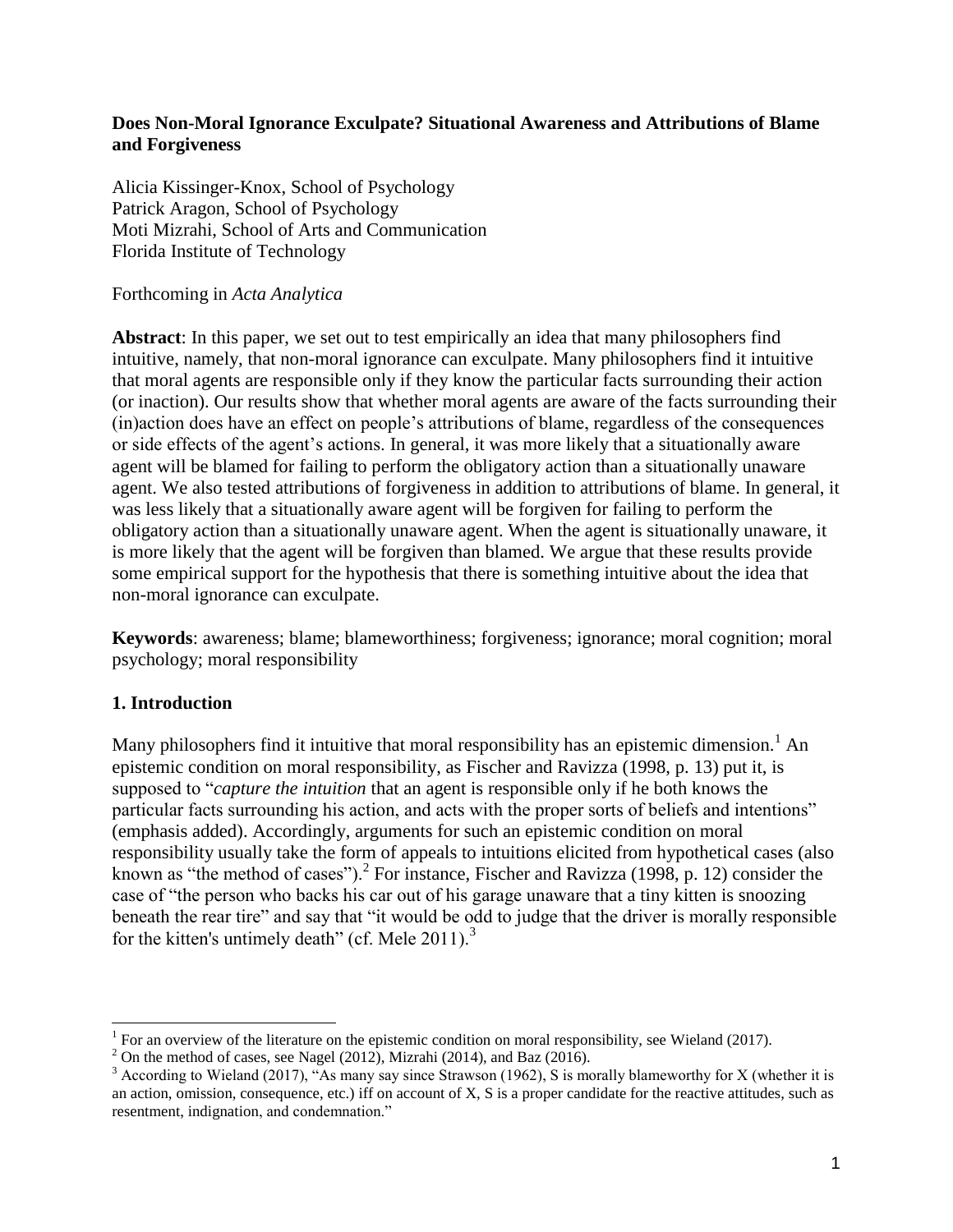Similarly, by considering hypothetical cases designed to elicit intuitions about epistemic conditions for being blameworthy, Ginet (2000, pp. 276-277) argues for the following epistemic condition on blameworthiness:

either (i) S knew\* [i.e., "actively believed" (Ginet 2000, p. 270)] at t0 that her acting (or omitting to act) in way W would or might bring about (or, in the case of omission, prevent) a harmful act (or omission) of the sort S subsequently committed at t1, or (ii) S did not at t0 know\* this but there is a sequence of one or more acts (or omissions) that ends with the act (or omission) at t0 and is such that (a) each member before this last member benights the subsequent member, (b) the first (earliest) member of the sequence was not a benighted act (or omission)—at the time of it S knew\* that it would or might lead to the sort of harm it in fact led to, namely, the benighted act (or omission) that is the next member of the sequence, and (c) at the time of each benighted act (or omission) in the sequence S should have known\* (was blameworthy for not knowing\*) that it would or might lead to the sort of benighted act (or omission) that it in fact led to in the next member of the sequence.<sup>4</sup>

Ginet's argument for this epistemic condition on moral responsibility is an appeal to intuitions elicited from hypothetical cases like the following:

Simon enters the hotel room he has just checked into and flips what appears to be, and what he takes to be, an ordinary light switch, but, to his surprise and consternation, the flipping of the switch sets off a loud fire alarm (Ginet 2000, p. 269).

To Ginet (2000, p. 269), "*It seems that*, because [Simon] did not know that his flipping the switch would have this unfortunate consequence, it would be wrong to feel indignant with him for bringing about that consequence" (emphasis added).<sup>5</sup> Rosen (2008, p. 591) calls the claim that "[w]hether a person is morally responsible for a bad act often turns decisively on what he knew and when he knew it" a "platitude."<sup>6</sup>

As Tognazzini (2010) observes, however, "With a few notable exceptions, most who write on moral responsibility acknowledge that it has an epistemic dimension -- in a paragraph, if they are given to wordiness -- before quickly pressing on to sexier questions about control and free will."<sup>7</sup> For example, Harman (2011, p. 444) finds it natural to think "that ignorance of nonmoral matters can exculpate." She briefly mentions one hypothetical case that is supposed to establish that before quickly moving on to discuss whether moral ignorance can also exculpate:

<sup>&</sup>lt;sup>4</sup> Cf. Sher's (2009, p. 143) "full epistemic condition," which is also stated in terms of awareness and lack of awareness. For a discussion of the epistemic requirements for moral responsibility in the context of criminal law, see Oshana (2013).

<sup>&</sup>lt;sup>5</sup> See also Fischer and Tognazzini (2009). Cf. Mele (2011).

 $6$  In addition to an epistemic condition, there may be other conditions for blameworthiness (and for moral responsibility in general, see, e.g., Cova 2017). For example, some have argued for the principle known as "Ought Implies Can" (OIC) on the grounds that to blame moral agents who are unable to do what they ought to do would be unfair. See Fischer (2003). Cf. Graham (2011). In this paper, we are interested in the epistemic dimension of moral responsibility; in particular, non-moral ignorance. For more on OIC, see Mizrahi (2009) and (2012).

 $^7$  See, e.g., Haji (1997). On blameworthiness and control, see Brekke Carlsson (2017).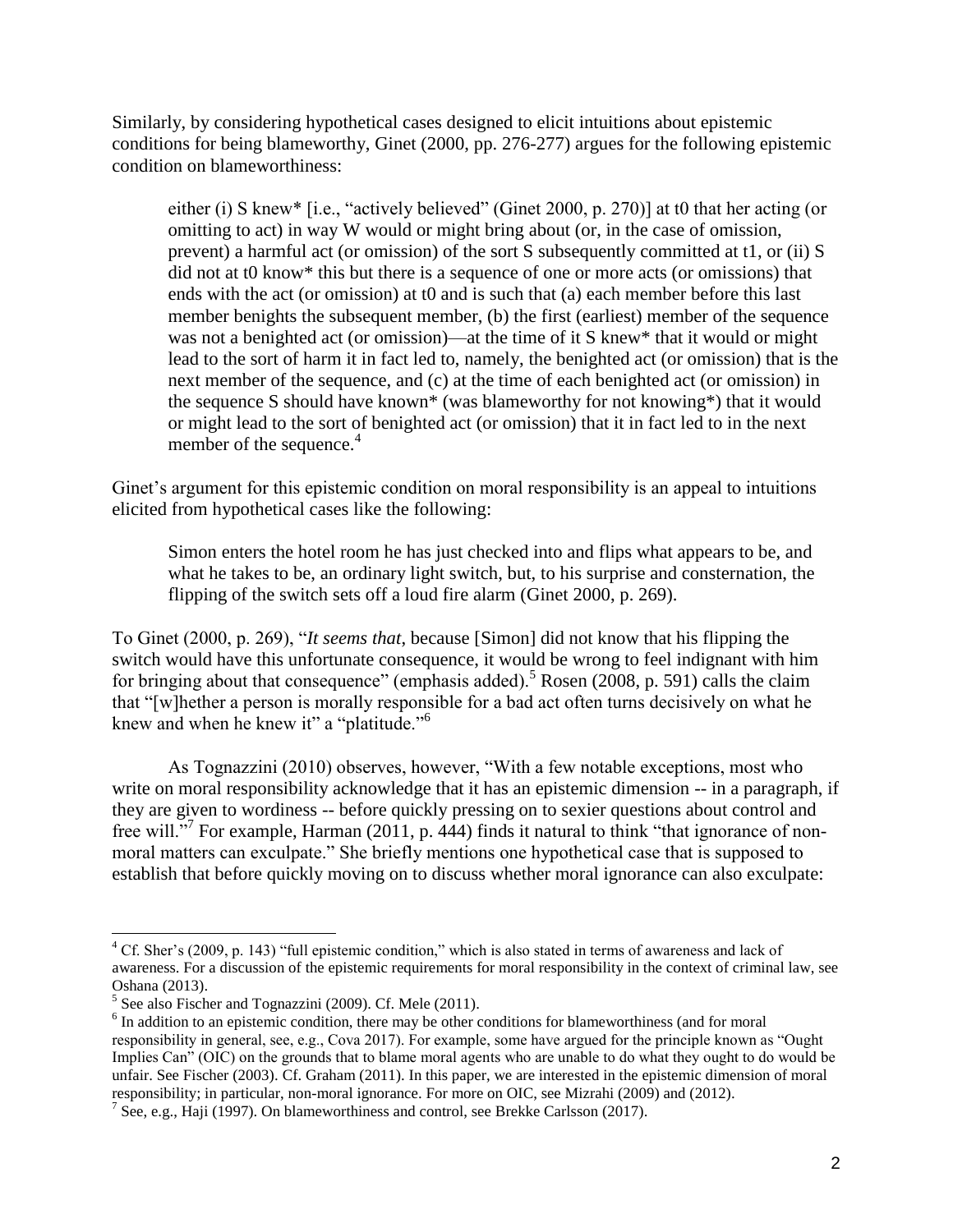Suppose Anne spoons some cyanide into Bill's coffee, but she does not know it is cyanide: she believes that she is spooning sugar. *It seems that Anne is blameworthy for poisoning Bill only if she is blameworthy for her ignorance*. If we stipulate that Anne is not blameworthy for her ignorance, then it seems Anne is not blameworthy for poisoning Bill (emphasis added).<sup>8</sup>

We find the epistemic dimension of moral responsibility quite sexy and worthy of experimental attention. So we propose that an empirical approach can shed new light on the epistemic dimension of moral responsibility. More explicitly, we designed our study to test experimentally "the intuition that an agent is responsible only if he [...] knows the particular facts surrounding his action" (Fischer and Ravizza 1998, p. 13). In other words, we would like to find out whether what might be called "situational awareness," i.e., a moral agent's awareness or lack of awareness of the particular facts surrounding his or her (in)action, has any effect on attributions of blameworthiness and forgiveness. If this epistemic condition on moral responsibility is indeed *intuitive*, as the aforementioned philosophers claim, then we would expect people to withhold blame from moral agents who are situationally unaware, i.e., unaware of the particular facts surrounding their action (or inaction). On the other hand, if we find that people attribute blame to situationally unaware agents, then that would suggest that it does not *seem* to people that situationally unaware agents are unworthy of blame, and hence that people do not find it *intuitive*  "that an agent is responsible only if he [...] knows the particular facts surrounding his action" (Fischer and Ravizza 1998, p. 13). This result, if obtained, would suggest that there is nothing intuitive about the idea of a non-moral, epistemic dimension for moral responsibility; specifically, an epistemic dimension having to do with moral agents' situational awareness (or lack thereof).

Before we discuss our experimental study in detail, a few important clarifications are in order. First, following the work of Knobe (see, e.g., 2003a, 2003b, 2004a, 2004b), on what is now known as the "Knobe Effect" (namely, that the perceived goodness or badness of an action's side effects affects people's attributions of intentionality), there has been a lot of experimental work on attributions of blame, intentionality, and intentional action (see, e.g., Cushman 2008).<sup>9</sup> By contrast, our study is *not* designed to test attributions of blame to agents who bring about harm intentionally or unintentionally (as in Cole and Bengson 2009, for example). In fact, our vignettes do not mention the consequences of the agent's actions or side effects at all. What we are interested in is *not* whether intentionality affects attributions of blame, but rather whether *facts about situational awareness* (or lack of situational awareness) affect attributions of blame as well as attributions of forgiveness. There has been some experimental work on *moral* ignorance due to upbringing and attributions of blame (see, e.g., Faraci and Shoemaker 2014). However, to the best of our knowledge, there are no existing experimental studies on non-moral or factual ignorance, specifically, *situational awareness (or lack of awareness)*, that directly test the hypothesis that it is intuitive that an agent is morally responsible only if she knows the particular facts surrounding her (in)action; that is, "that ignorance of nonmoral matters can exculpate" (Harman 2011, p. 444).

 $\overline{a}$ 

 $8$  Cf. Rosen (2004). See also Wieland (2015).

 $9^9$  For an overview of this literature, see Feltz (2007) and Cova (2016). For a critical discussion, see Nadelhoffer (2004) and Sauer (2014).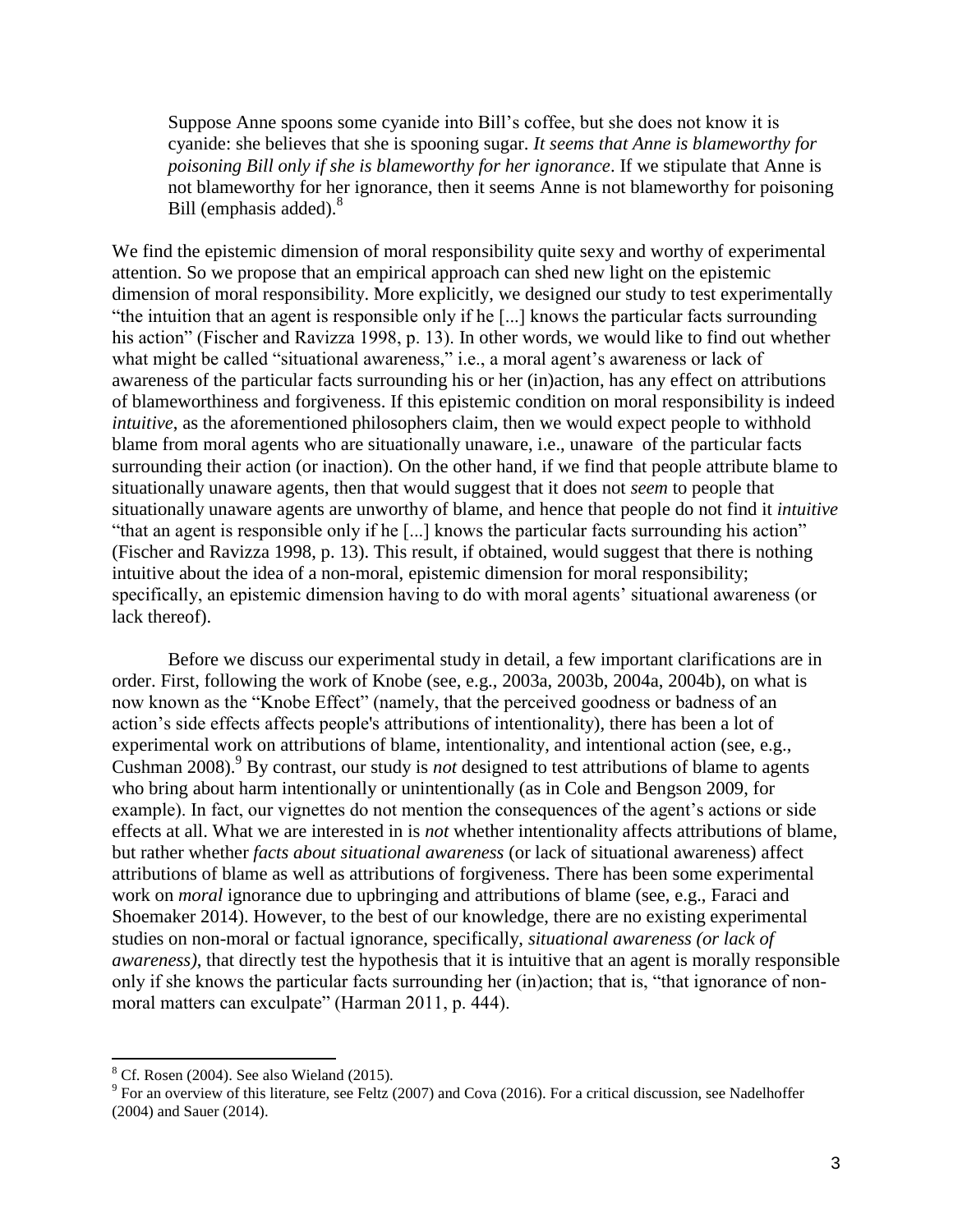Second, it is important to carefully distinguish between moral agents whose actions have unforeseeable consequences and moral agents who are situationally aware (or situationally unaware), i.e., aware or unaware of the particular facts surrounding their (in)action. In this study, we are interested in the latter, not the former. As for the former, philosophers sometimes talk about a "foreseeability condition" in the context of a so-called "tracing principle," according to which

When one acts from a reasons-responsive mechanism at time *T1*, and one can reasonably be expected to know that so acting will (or may) lead to acting from an unresponsive mechanism at some later time *T2*, one can be held responsible for so acting at *T2* (Fischer and Ravizza 1998, p. 50).

Notice that, according to the "tracing principle," what must be foreseeable is *not* the consequences of one's action. Rather, what must be foreseeable is one's *incapacitation*. For example:

The intoxicated wrongdoer is blameworthy despite his incapacitation precisely because he is responsible for becoming incapacitated. We hold him responsible for his intoxicated wrongdoing by tracing back to his responsibility for becoming intoxicated (Agule 2016, p. 1).

Similarly, Benchimol (2011, p. 102) offers the following case: "a lifeguard on duty (call her "Abby") falls asleep on the job, during which time an inexperienced swimmer is pulled away from the shore by a strong undertow, and Abby doesn't assist him as she should," and says that "Abby is blameworthy only if her unintentional omission is either an explicitly foreseen or reasonably foreseeable consequence of some prior choice that reflected ill will or disregard" (Benchimol 2011, p. 107).<sup>10</sup> There is some empirical evidence suggesting that the *foreseeability of consequences* affects attributions of blame (Lagnado and Channon 2008). To the best of our knowledge, however, there is no empirical evidence pertaining to the foreseeability of *incapacitation* or *omission*. Be that as it may, our study is *not* designed to test the effects of foreseeability (of consequences, incapacitation, or omission). Rather, our study is designed to test "the intuition that an agent is responsible only if he [...] knows the particular facts surrounding his action" (Fischer and Ravizza 1998, p. 13). We are interested in how facts about moral agents' situational awareness (or lack of situational awareness) affect attributions of blame and forgiveness.<sup>11</sup>

Third, our study is also *not* about what Sher (2009, p. 23) calls "unwitting wrongdoers and foolish agents." Such agents are unaware of the *wrongness* of their actions, whereas our agents are unaware of the facts surrounding their (in)action, which is what we call "situational awareness." So our cases are different from Sher's (2009, pp. 23-40) insofar as they are about agents being unaware of *circumstances*, not *moral wrongness*, and they are designed to test attributions of blame (as well as forgiveness) regardless of the consequences or side effects of

 $10$  For arguments against the so-called "tracing principle," see Khoury (2012).

<sup>&</sup>lt;sup>11</sup> According to Zaibert (2009, p. 388), the "standard view" is that "to forgive is, explicitly, to overcome resentment (even if this overcoming is done for a moral reason," but Zaibert (2009, p. 368) argues that "to forgive is to deliberately refuse to punish." Cf. Warmke (2011).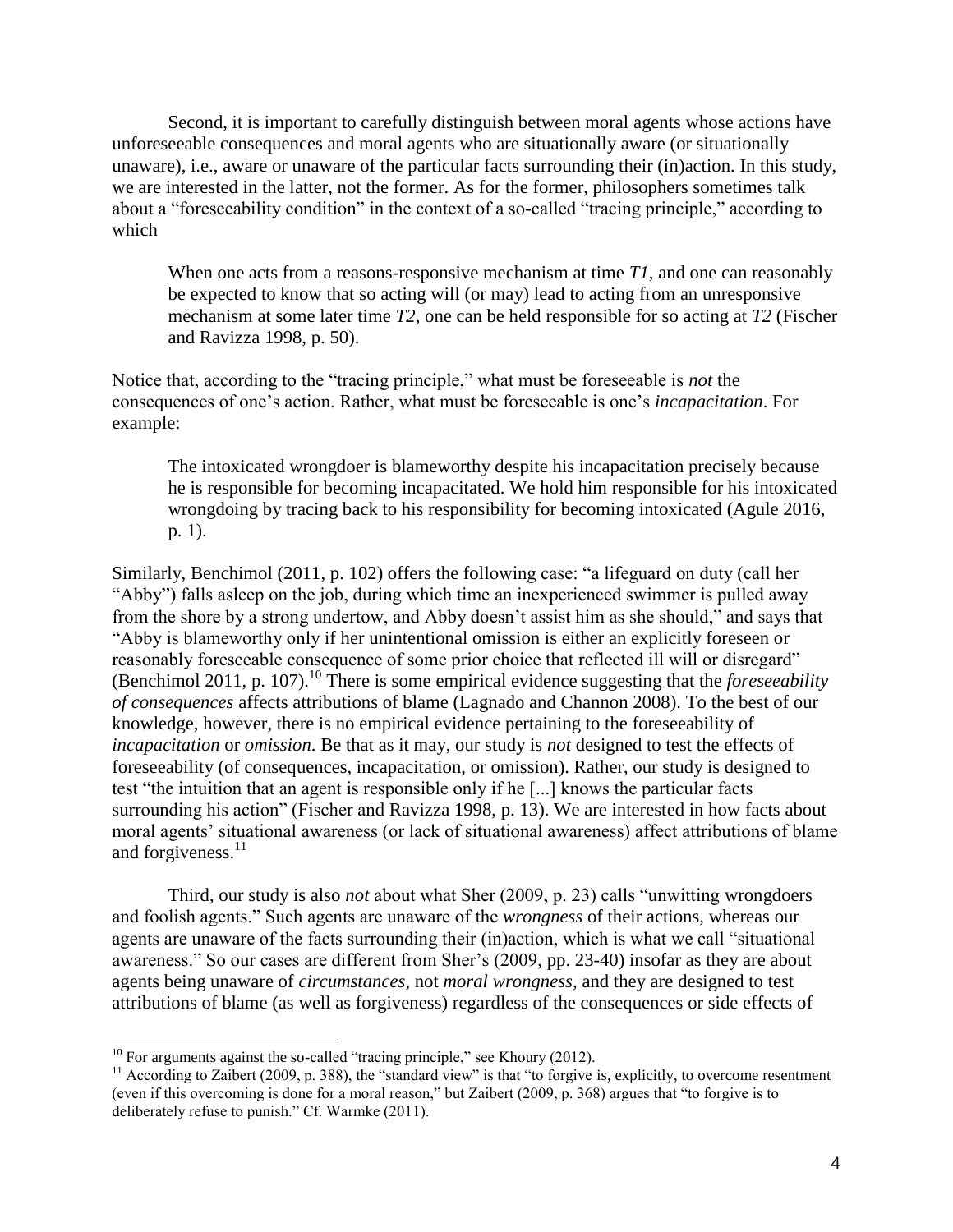the agents' (in)action. In other words, the sort of ignorance we are interested in is factual ignorance, specifically, situational ignorance, not moral ignorance, i.e., when "the agent may not have realized that her action was wrong" (Montminy 2016, p. 56).<sup>12</sup> In our vignettes, the agent is not morally ignorant, i.e., the agent is not ignorant of moral facts. Rather, the agent is situationally ignorant, i.e., ignorant of the facts surrounding his/her (in)action, in particular, that that a person using crutches just boarded the train and there are no available seats.<sup>13</sup> As we will see in Section 2c, our participants judge that the agents are morally obligated to perform an action despite being situationally unaware.

In the next section, then, we discuss the methods and results of our experimental study on non-moral or factual ignorance (specifically, situational awareness) and moral responsibility (specifically, blame and forgiveness). Our results show that whether moral agents (the subjects of blame or forgiveness) are aware of the facts surrounding their (in)action (e.g., giving up a seat on a train for a person using crutches) does have an effect on people's attributions of blame. When the agent is situationally aware, people are more inclined to blame the agent for failing to perform the obligatory action. We also tested attributions of forgiveness in addition to attributions of blame. When the agent is situationally aware, people are less inclined to forgive the agent for failing to perform the obligatory action. When the agent is situationally unaware, people are more inclined to forgive than blame. We will argue that these results provide some empirical support for the hypothesis that there is something intuitive or "natural" about the "thought that ignorance of non-moral matters can exculpate" (Harman 2011, p. 444).

#### **2. Study**

 $\overline{a}$ 

#### **2a. Methods**

Our experimental study was designed to test people's attributions of obligation (ought), blame, and forgiveness in cases where moral agents are either aware or unaware of the facts surrounding their (in)action. In particular, we wanted to see whether moral agents (the subject to whom obligation, blame, or forgiveness can be attributed) are situationally aware or unaware has any effect on people's attributions of obligation, blame, and forgiveness. To this end, we manipulated the following variables:

*Circumstances* (Situationally Aware/Situationally Unaware): We gave a portion of participants vignettes in which the agent is aware of the facts surrounding his/her (in)action (the agent is *awake*), and other participants vignettes in which the agent is unaware of the facts surrounding his/her (in)action (the agent is *asleep*).

*Agent* (Alex/You): We gave a portion of participants vignettes in which they are observers (the agent is "Alex") and other participants vignettes in which they are actors (the agent is "You"). $^{14}$ 

 $12$  See also Wieland (2015) for the contrast between moral ignorance and factual ignorance.

<sup>&</sup>lt;sup>13</sup> In Luke 23:34, Jesus says "Father, forgive them; for they know not what they do." Presumably, Jesus is talking about moral ignorance here; that is, they do not know that what they are doing is morally wrong, which is different from being ignorant of non-moral facts. For more on moral ignorance, see Guerrero (2007).

<sup>&</sup>lt;sup>14</sup> We chose a gender-neutral name, like "Alex," in an attempt to avoid as much as possible any gender-related influences on people's judgments.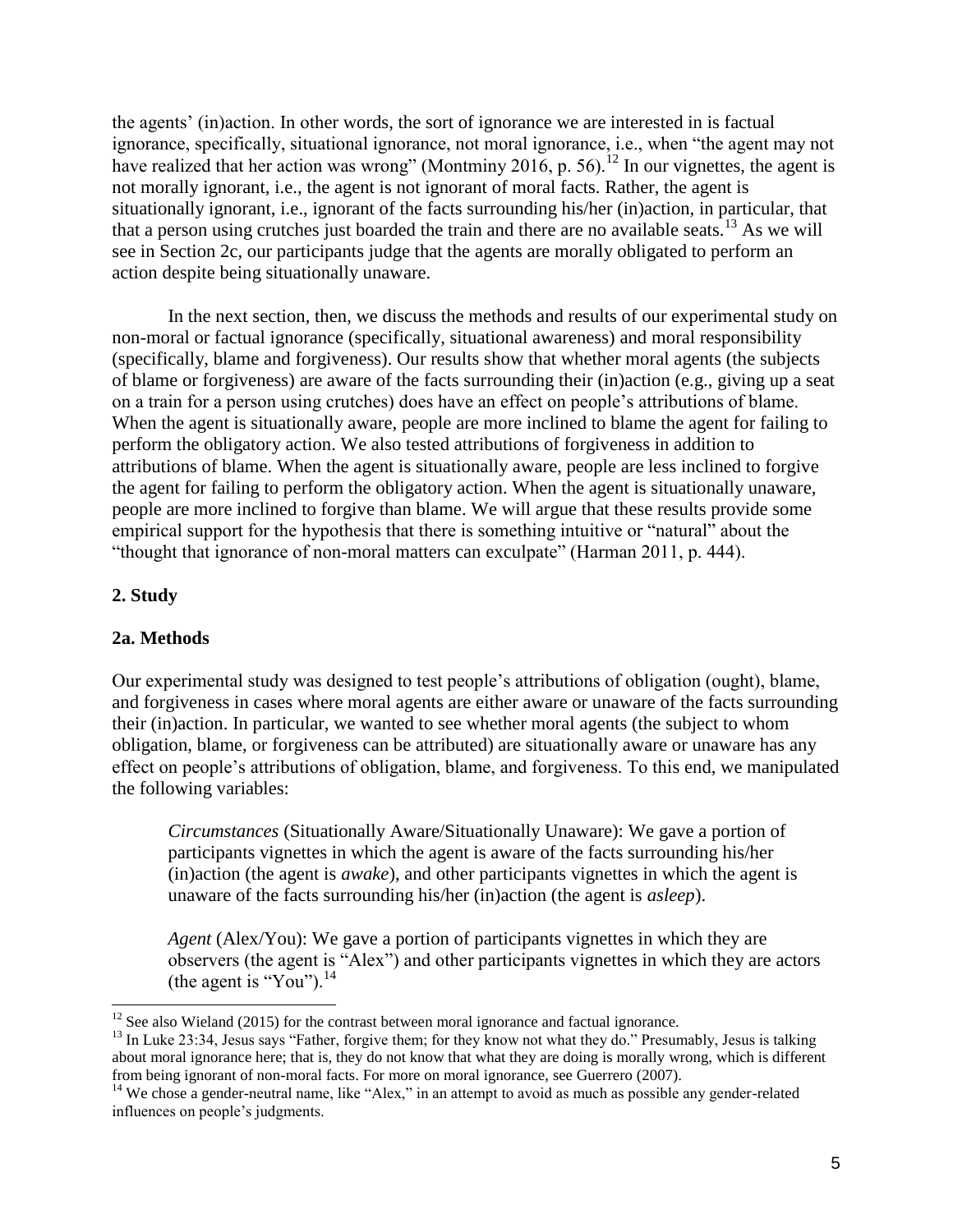Participants for this study were recruited through Amazon Mechanical Turk and were tested through Qualtrics, an online survey platform. They were compensated \$0.15 for approximately two minutes of their time. A total of 1084 participants were recruited for this study. Of this sample, three participants were excluded because they did not consent to the informed agreement and 11 participants were excluded for not completing the questionnaire. This resulted in a sample of 1070 total participants.<sup>15</sup>

After they were given written informed consent, participants were randomly given one vignette in a between-subjects experimental design that read as follows:

You are [/Alex is] on a train. A person with a broken leg who uses crutches to walk boards the train. You remain [/Alex remains] seated even though there are no available seats on the train.

In the vignettes in which the agent is situationally unaware (the agent is asleep, and so is unaware of the facts that a person using crutches just boarded the train and that there are no available seats), the second sentence read as follows:

You are [/Alex is] sleeping and remain[/s] seated even though there are no available seats on the train.

After reading one of the vignettes, participants were randomly assigned to one of the following statements and asked to indicate their agreement or disagreement with them on a standard Likert scale from 1 ("Strongly Disagree") to 7 ("Strongly Agree"):

- 1. You [/Alex] ought to give up the seat.
- 2. You are [/Alex is] worthy of blame for not giving up the seat.
- 3. You are [/Alex is] worthy of forgiveness for not giving up the seat.

We have chosen a between-subjects experimental design, randomly assigning each participant to a vignette with one of the above statements, for the following reasons. First, we wanted to avoid interference between the conditions, and so make our results more generalizable. Second, since we wanted to know whether participants blame or forgive equally for the two vignettes, a between-subjects design is preferable, given that a within-subjects design could only tell us when participants blame (or forgive) with respect to the vignette they originally saw. This design could then introduce cognitive biases and ordering effects. As far as cognitive biases are concerned, participants may feel that they must pick a different value for the different questions asked, which, in turn, would force a lower blame assignment for vignettes in which the agent is unaware. But these results would not represent the blame level participants really wanted to assign. Instead, such results would show the blame participants were willing to assign given what they had assigned earlier. In such a case, we would then see a decrease in the level of blame assigned, but it would *not* be the level of blame assigned in general. As for ordering effects, a

 $\overline{a}$ <sup>15</sup> Although demographics had no statistical effects, it is worth noting that our sample was extremely diverse, with participants (ages 18-65) claiming at least three different genders (624 men, 433 women, and 6 other), 17 different ethnic backgrounds, and 25 distinct religious affiliations.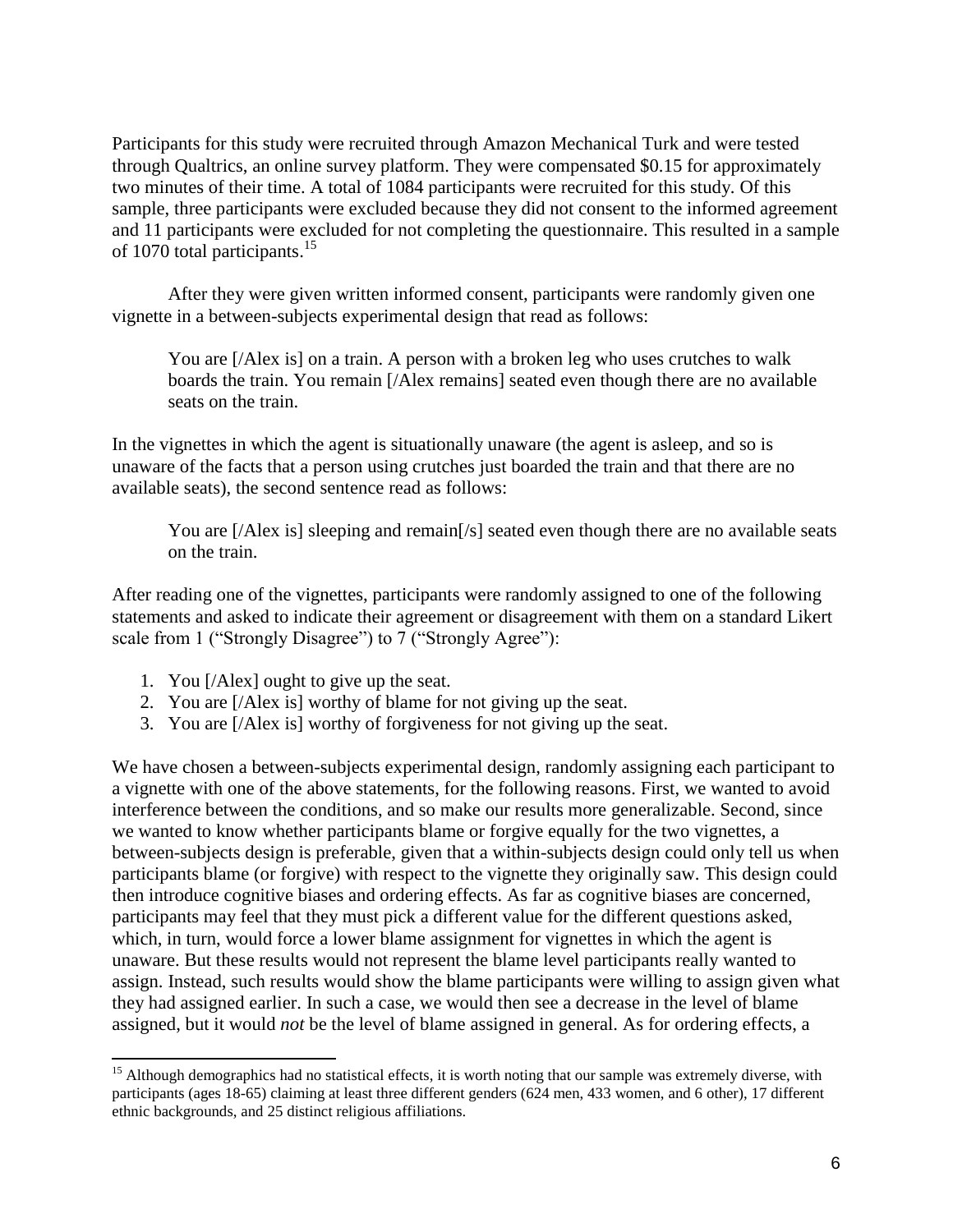within-subjects experimental design could introduce an ordering effect that can easily be avoided, given that, in such an experimental design, it is going to matter which vignette participants read first.

For these reasons, then, we have chosen a between-subjects experimental design. After indicating their agreement or disagreement with one of the aforementioned statements, 1-3, participants were asked to complete a brief demographics questionnaire.

### **2b. Results**

The data we collected is not a complete, traditional Likert scale. It is a collection of Likert-type items with values ranging over 1 ("Strongly Disagree") to 7 ("Strongly Agree").<sup>16</sup> Because it is Likert-type, and not full Likert scale data, the items cannot be assumed to have a normal distribution or a ratio data type.<sup>17</sup> Likert-type items are of an ordinal type; this means the values have an order, but the distances between the values are not necessarily equal to each other. Ordinal data limits the types of tests we can use because common statistics, such as mean and variance, have no meaning for ordinal data. Meaningful statistics for ordinal data include medians, modes, frequencies, and quartiles.

With that in mind, we first looked at attributions of moral obligation (ought). Overall, participants agree that the agent (either "You" or "Alex") ought to give up the seat independent of the agent's situational awareness. The most common judgment for vignettes in which the agent (either "You" or "Alex") is situationally unaware is 6 for "agree," whereas the most common judgment for vignettes in which the agent (either "You" or "Alex") is situationally aware is 7 for "strongly agree" (see Figure 1).

*Figure 1*. Distribution of agreement with "ought" statements.

<sup>&</sup>lt;sup>16</sup> We chose not to dichotomize the data into two categories--agree/disagree, or for example blame/don't blame-because we want to be able to test the strength of the agreement. Dichotomizing would mean we would not be able to discover if one receives strong blame and another is only somewhat blameworthy. We would only be able to say that blame was assigned in both cases. For more on the problems with dichotomization, see MacCallum et al (2002).

 $17$  Likert-type items are single questions that still use the same layout as the questions within a full Likert scale. Individual items in a full Likert-scale are then summed to form what is assumed to be a continuous variable. For more on the statistical difference between Likert-type items and full Likert scales, see Clason and Dormody (1994).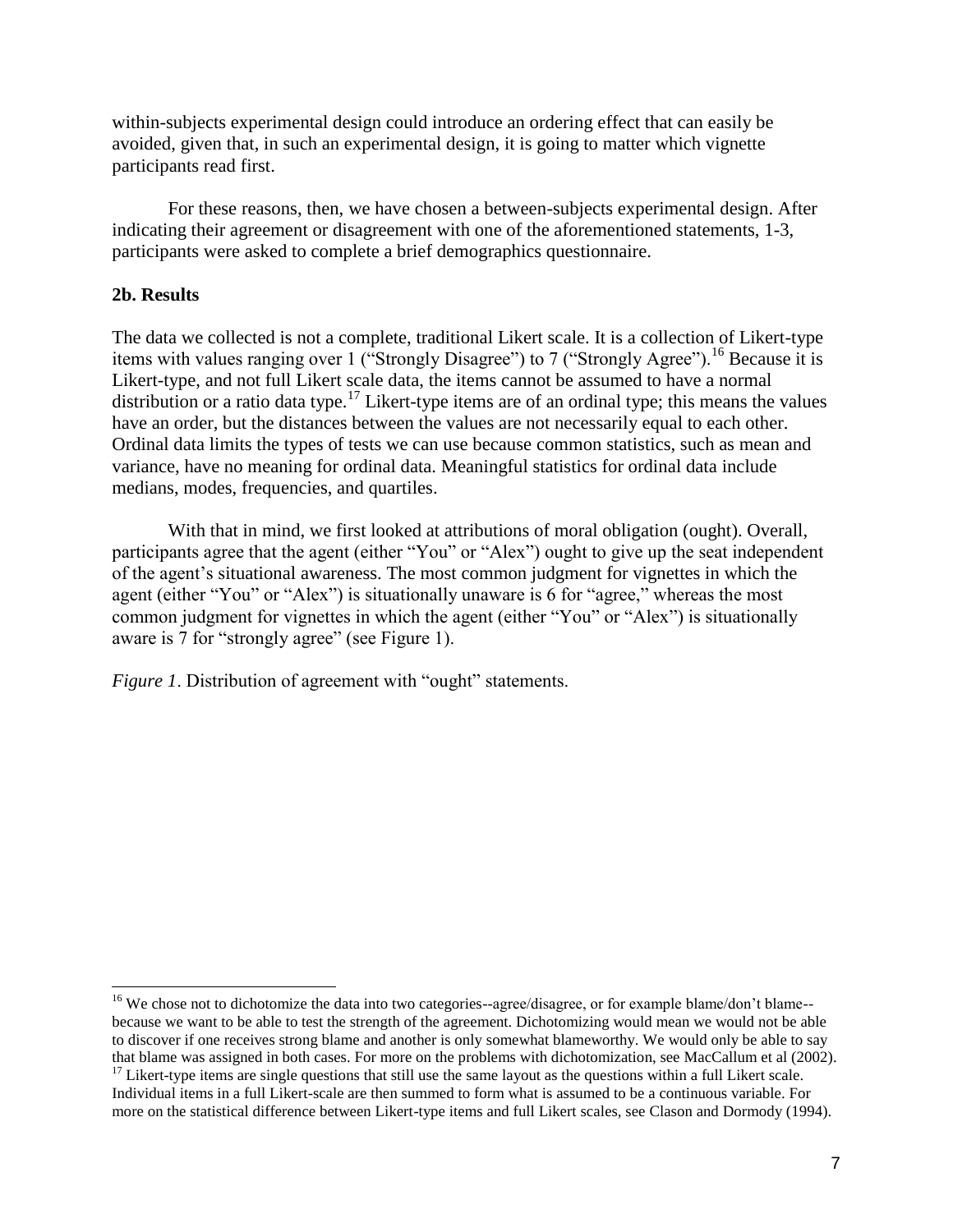

Unlike attributions of moral obligation, attributions of blame were more dependent on circumstances (see Figure 2). When the agent (either "You" or "Alex") is situationally aware, the most common responses are ones of agreement with attributing blame. On the other hand, when the agent is situationally unaware, the most common responses were to disagree with attributing blame.

*Figure 2.* Distribution of agreement with "blame" statements.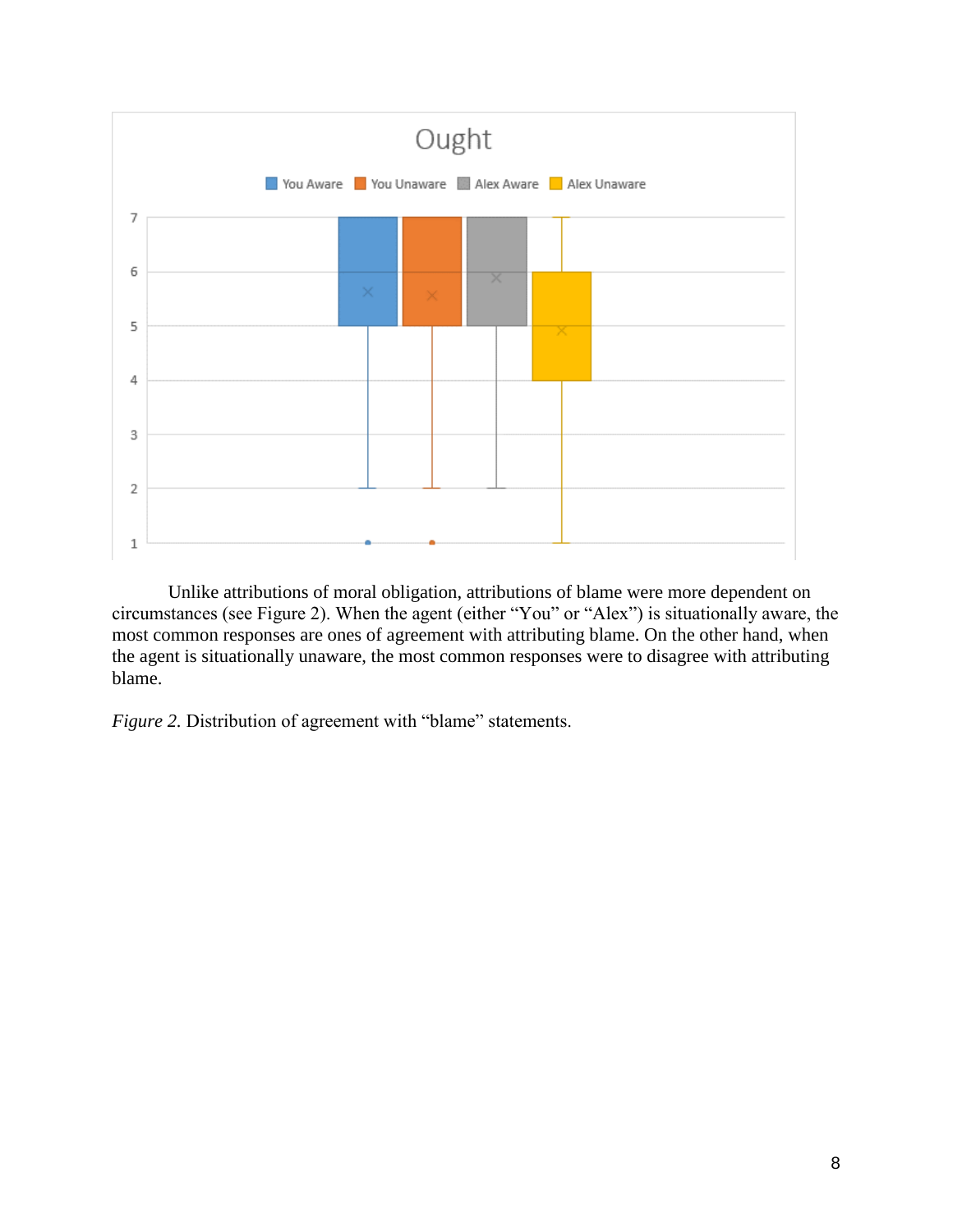

Attributions of forgiveness followed surprisingly similar trends as attributions of blame (see Figure 3). Usually, vignettes including situationally aware agents garnered less forgiveness than those with situationally unaware agents. The most common responses for situationally aware agents are disagreement with forgiveness. For situationally unaware agents, participants most commonly agreed with forgiving the agent.

*Figure 3.* Distribution of agreement with "forgive" statements.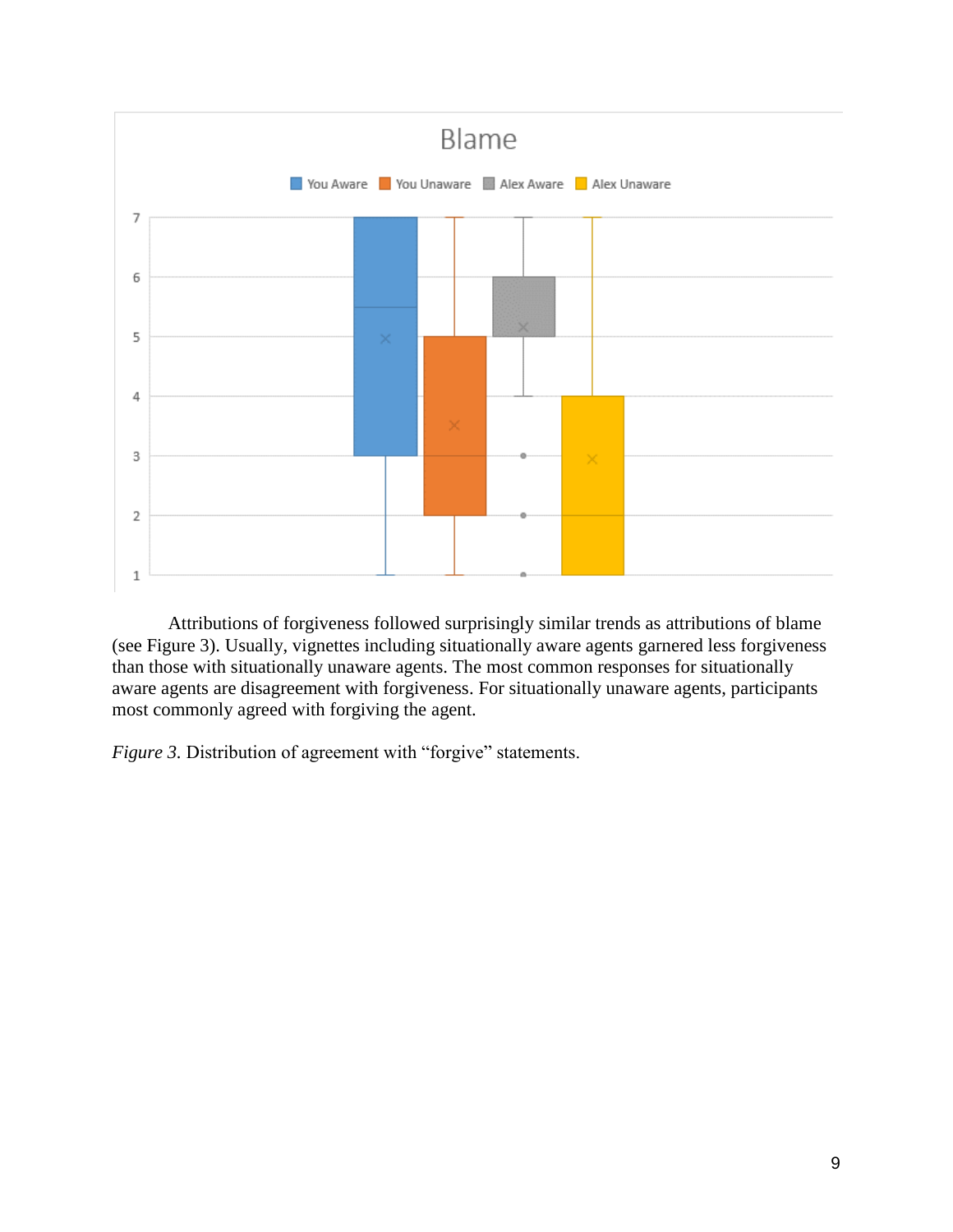

In addition to analysis of spread, which indicates overall agreement with statements of moral obligation, blame, and forgiveness, we analyzed the main effects and interactions effects in our 2x2 factorial design. Again, because of limitations on Likert-type ordinal data, we used a less common and more specialized type of analysis. We chose to perform an Aligned Rank Transform<sup>18</sup> (ART) on our response data. ART produces ratio statistics from ordinal data that can then be analyzed using traditional ANOVA tests. This method allowed us to identify the significant effects in each of the three statements.

We checked for two main effects and their interaction effect. We found that interaction did not have a significant effect in any of the cases. Attributions of moral obligation were affected by situational awareness ( $p = 6.19 \times 10^{-05}$ ) and agent ( $p = 0.017$ ). Attributions of blame were not affected by agent but they were affected by situational awareness ( $p = 2.35 \times 10^{-13}$ ). Attributions of forgiveness were also affected by situational awareness ( $p = 3.34 \times 10^{-09}$ ) but not by agent. As we mentioned in Section 2a, demographic factors had no significant effects on participants' responses.

Since there were no interaction effects, we investigated separate groups according to main effects only and compared these groups. Keeping in mind the ordinal nature of our data, we chose to perform Wilcoxon Rank Sum tests.<sup>19</sup> Only situational awareness, and not agent, affected

 $\overline{a}$ 

 $18$  It is common to test Likert-type data as if it is continuous. The commonality of this practice does not mean it is the appropriate test. For example, Likert-type data fails the assumptions for ANOVA testing meaning the results from such a test may be wrong. For a detailed explanation of ART procedures, see Wobbrock et al. (2011). We performed the statistical analysis in R using the ARTool package provided by Wobbrock et al. An overview of the tool and package can be accessed at [https://depts.washington.edu/aimgroup/proj/art/.](https://depts.washington.edu/aimgroup/proj/art/)

<sup>&</sup>lt;sup>19</sup> The null hypothesis for these tests is that "true location shift is equal to  $0$ " for two between-subjects groups.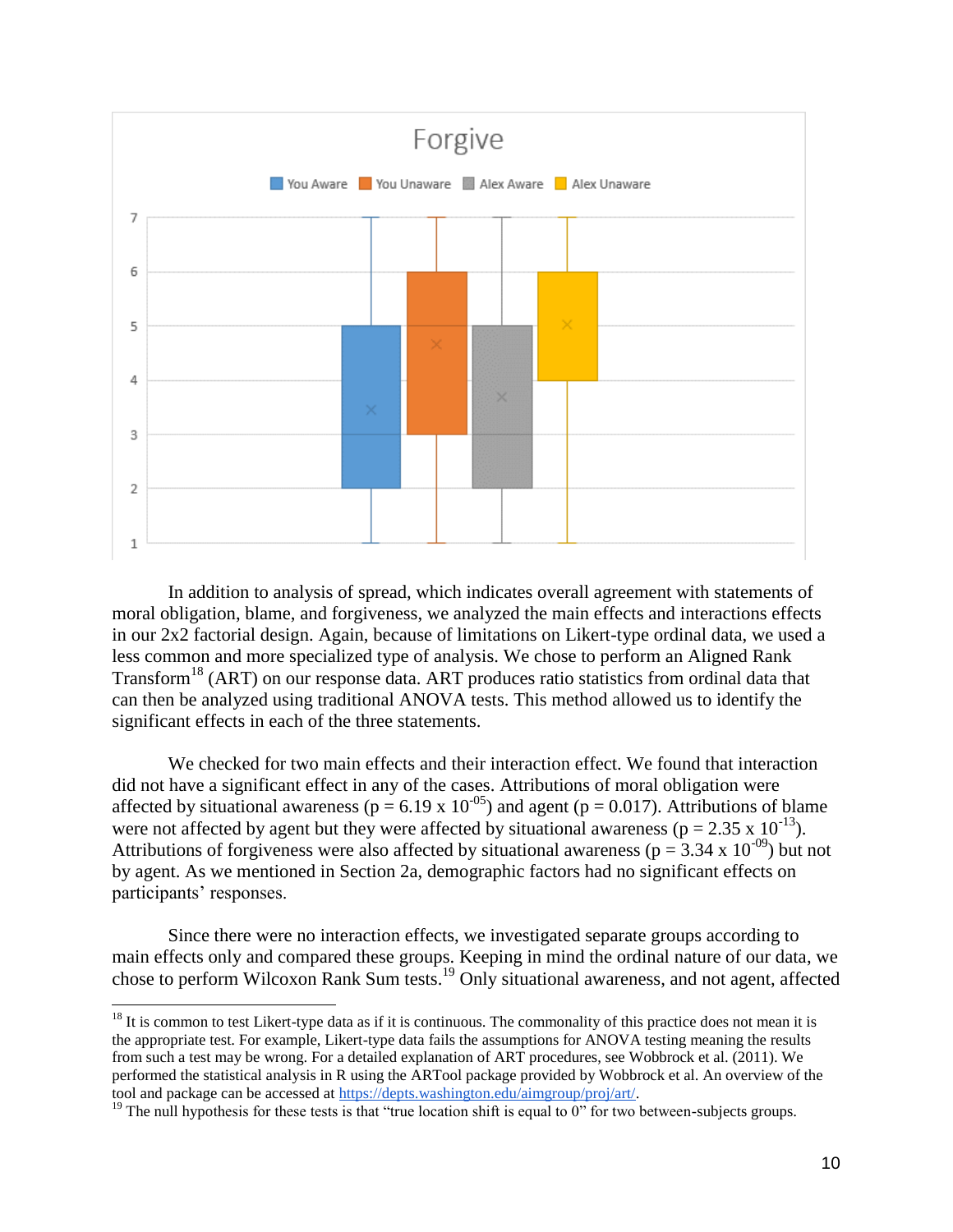"blame" and "forgive" judgments. We found that participants blame themselves ( $p = 1.48 \times 10$ -05) and Alex ( $p = 8.22$  x 10-09) more in vignettes where the agent is situationally aware. Participants forgive themselves more in vignettes where they are situationally unaware ( $p = 4.47$ ) x 10-05) and forgive "Alex" more in vignettes where "Alex" is situationally unaware ( $p = 1.55$  x 10-05). Overall, when comparing "blame" and "forgive" judgments, participants assign more blame than forgiveness to themselves when they are situationally aware ( $p = 6.15 \times 10^{-10}$ ) and more forgiveness than blame to themselves when they are situationally unaware ( $p = 3.80 \times 10^{-7}$ )  $<sup>04</sup>$ ). Similar judgments were given when the agent is "Alex," with more blame than forgiveness in</sup> vignettes where the agent is situationally aware ( $p = 9.95 \times 10^{-06}$ ) and more forgiveness than blame in vignettes where the agent is situationally unaware ( $p = 3.10 \times 10^{-08}$ ). These comparisons indicate that in situations where the agent is situationally unaware, the agent is likely to be forgiven for whatever blame the agent was originally assigned. On the other hand, when the agent is situationally aware of the facts surrounding the (in)action for which the agent is blamed, the agent is unlikely to be completely forgiven.

In addition to the data set we have analyzed so far, we also looked at data from pilot studies. These pilot studies were originally given to determine the best wording for the vignettes used in the main study. These pilot studies only focused on vignettes where the agent is "You." There was a small number of responses to these studies ( $n = 64$ ). We mention them here because, despite the small sample size and limitations, the results agree with those of the larger survey. Situational awareness did not affect participants' judgments of obligation ( $p = 0.125$ ). Participants blamed themselves more when situationally aware  $(p = 0.023)$  and forgave themselves more when situationally unaware ( $p = 0.004$ ).

To sum up, then, the main results of our experimental study are as follows:

- 1. When the moral agent (either "You" or "Alex") is situationally aware, it is more likely that the agent will be blamed for failing to perform the obligatory action than when the agent is situationally unaware.
- 2. When the moral agent (either "You" or "Alex") is situationally aware, it is less likely that the agent will be forgiven for failing to perform the obligatory action than when the agent is situationally unaware.
- 3. When the moral agent is oneself ("You") and one ("You") is situationally aware, it is more likely that the agent ("You") be blamed than forgiven.
- 4. When the moral agent is oneself ("You") and one ("You") is situationally unaware, it is more likely that the agent ("You") will be forgiven than blamed.
- 5. When the moral agent is not oneself ("Alex") and the agent ("Alex") is situationally aware, people blame the agent ("Alex") more than they forgive the agent ("Alex").
- 6. When the moral agent is not oneself ("Alex") and the agent ("Alex") is situationally unaware, people forgive the agent ("Alex") more than they blame the agent ("Alex").

Accordingly, our results suggest that whether a moral agent (the subject that can be worthy of blame or forgiveness) is situationally aware or unaware does have an effect on people's attributions of blame and forgiveness (regardless of consequences or side effects). In general, it was more likely that a situationally aware agent will be blamed for failing to perform the obligatory action than a situationally unaware agent. Furthermore, in general, it was less likely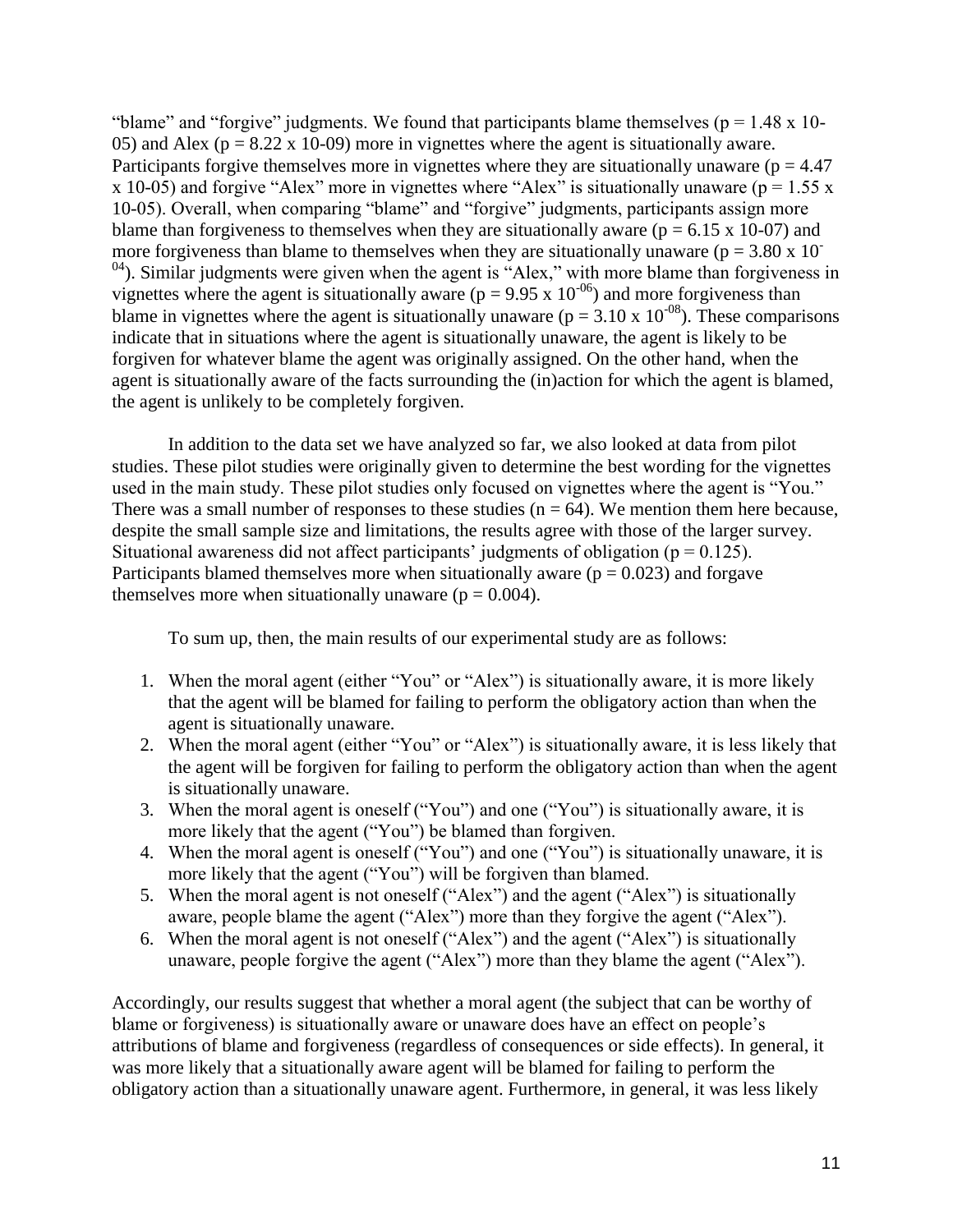that a situationally aware agent will be forgiven for failing to perform the obligatory action than a situationally unaware agent. When the agent is situationally unaware, it is more likely that the agent will be forgiven than blamed.

# **2c. Discussion**

As we mentioned in Section 1, many philosophers find it intuitive that moral responsibility has an epistemic dimension. More explicitly, whether a moral agent is worthy of praise or blame is thought to depend, at least in part, on the moral agent's epistemic situation. For instance, Fischer and Ravizza (1998, p. 13) claim "that an agent is responsible only if he both knows the particular facts surrounding his action, and acts with the proper sorts of beliefs and intentions." Fischer and Ravizza (1998, p. 12) consider the case of "the person who backs his car out of his garage unaware that a tiny kitten is snoozing beneath the rear tire," and say that "it would be odd to judge that the driver is morally responsible for the kitten's untimely death." As Mason (2015, p. 3038) puts it:

it seems as though ignorance should exculpate, as it can in non-moral cases. *Nonculpable ignorance of fact is usually a straightforward excuse*. If I didn't know that the lever was connected to a puppy killing device, and there is no way I could have known or suspected that it was, then I am not blameworthy for pulling the lever (emphasis added).

Likewise, according to Harman (2011, p. 444), it is "natural [to think] that ignorance of nonmoral matters can exculpate." Now, we think that our results provide some empirical support for the hypothesis that there is something intuitive or "natural" about the "thought that ignorance of non-moral matters can exculpate" (Harman 2011, p. 444). For, in our vignettes, the moral agent is an *ignorant* agent,<sup>20</sup> since the agent is asleep, and so is unaware of the facts surrounding his/her (in)action, specifically, that a person using crutches just boarded the train and there are no available seats. The fact that it is less likely that the ignorant agent will be blamed suggests that participants take the agent's situational unawareness (i.e., that the agent is unaware of the facts that a person using crutches just boarded the train and that there are no available seats) as a reason to withhold blame. It is important to emphasize that participants also judge that the agent *ought* to give up the seat for the person using crutches. This means that participants think that the agent has failed to do what is morally obligatory, and yet they are still willing to withhold blame when the agent is unaware of the facts that a person using crutches just boarded the train and that there are no available seats. When the moral agent is situationally aware, i.e., when the agent is aware of the facts that a person using crutches just boarded the train and that there are no available seats, it is more likely that the situationally aware agent will be blamed for failing to give up the seat.

Moreover, our results suggest that what holds for attributions of blame probably holds for attributions of forgiveness as well. For, as we argue above, the moral agent in our vignettes is an

  $^{20}$  It is important to note here that the agent is not morally ignorant, i.e., the agent is not ignorant of moral facts. Rather, the agent is situationally ignorant, i.e., ignorant of the non-moral facts surrounding his/her (in)action, in particular, that that a person using crutches just boarded the train and there are no available seats. On moral ignorance, see Guerrero (2007).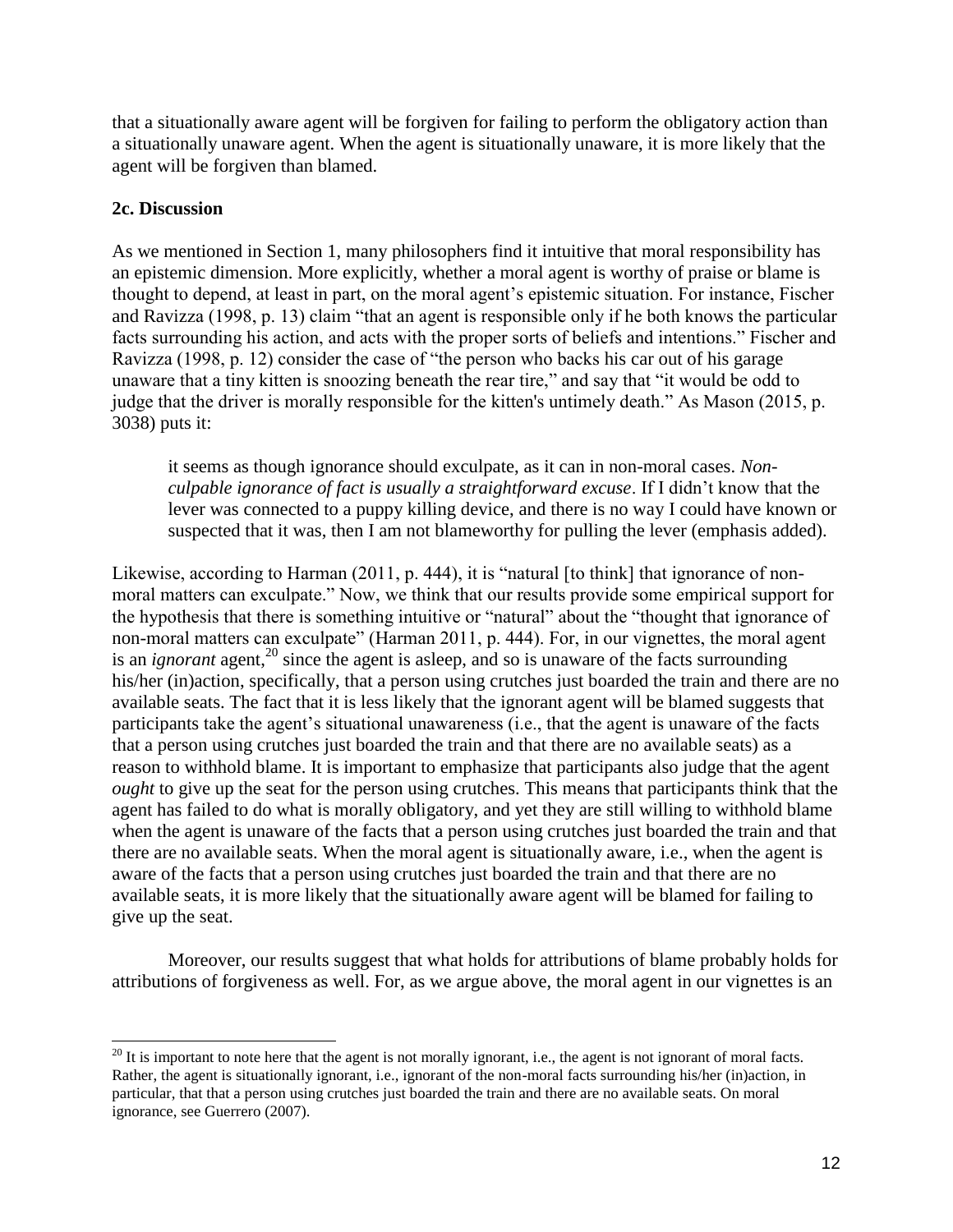*ignorant* agent, $^{21}$  since the agent is asleep, and so is unaware of the facts surrounding his/her (in)action, specifically, that a person using crutches just boarded the train and there are no available seats. The fact that it is more likely that the ignorant agent will be forgiven suggests that participants take the agent's situational unawareness (i.e., that the agent is unaware of the facts that a person using crutches just boarded the train and that there are no available seats) as a reason to forgive the agent. Again, it is important to emphasize that participants also judge that the agent *ought* to give up the seat for the person using crutches. This means that participants think that the agent has failed to do what is morally obligatory, and yet they are still willing to forgive the agent when the agent is unaware of the facts that a person using crutches just boarded the train and that there are no available seats. When the moral agent is situationally aware, i.e., when the agent is aware of the facts that a person using crutches just boarded the train and that there are no available seats, it is less likely that the situationally aware agent will be forgiven for failing to give up the seat.

These results lend some empirical support to the hypothesis that it is "intuitive" or "natural" to think that non-moral or factual ignorance (specifically, situational unawareness) exculpates for the following reasons. As we have seen, our results suggest that, when the agent is situationally aware, people are more inclined to blame and less inclined to forgive the agent for failing to perform the obligatory action, but when the agent is situationally unaware, people are more inclined to forgive than blame the agent for failing to perform the obligatory action. In other words, in the vignettes in which the agent is situationally aware, it *seems* to people that the agent is more worthy of blame than forgiveness, whereas in the vignettes in which the agent is situationally unaware, it *seems* to people that the agent is more worthy of forgiveness than blame. Given that intuitions are intellectual seemings (Brogaard 2014), it follows that people find it *intuitive* that situationally aware agents are more worthy of blame than forgiveness, whereas situationally unaware agents are more worthy of forgiveness than blame. In other words, our results suggest that people find the thought that non-moral or factual ignorance can exculpate *intuitive*, just as many professional philosophers do (see, e.g., Harman 2011 and Mason 2015), given that they intuitively judge that situationally aware agents are more worthy of blame than forgiveness, whereas situationally unaware agents are more worthy of forgiveness than blame.

# **3. Objections**

We have argued that our results lend some empirical support to the hypothesis that it is "intuitive" or "natural" to think that non-moral or factual ignorance (specifically, situational unawareness) exculpates. In this section, we discuss a few objections to this interpretation of our results.

An anonymous reviewer keenly observed that, given our between-subjects experimental design, it is possible that some participants were either reluctant to blame, or willing to forgive, the situationally unaware agent for not giving up the seat because they thought that the agent is under no moral obligation to do in the first place or because the agent lacks the ability to do so. In other words, according to the reviewer, our results are consistent with two alternative hypotheses: (a) participants were either reluctant to blame, or willing to forgive, the situationally unaware agent for not giving up the seat because they did not think that the agent ought to give

  $21$  See footnotes 13 and 20.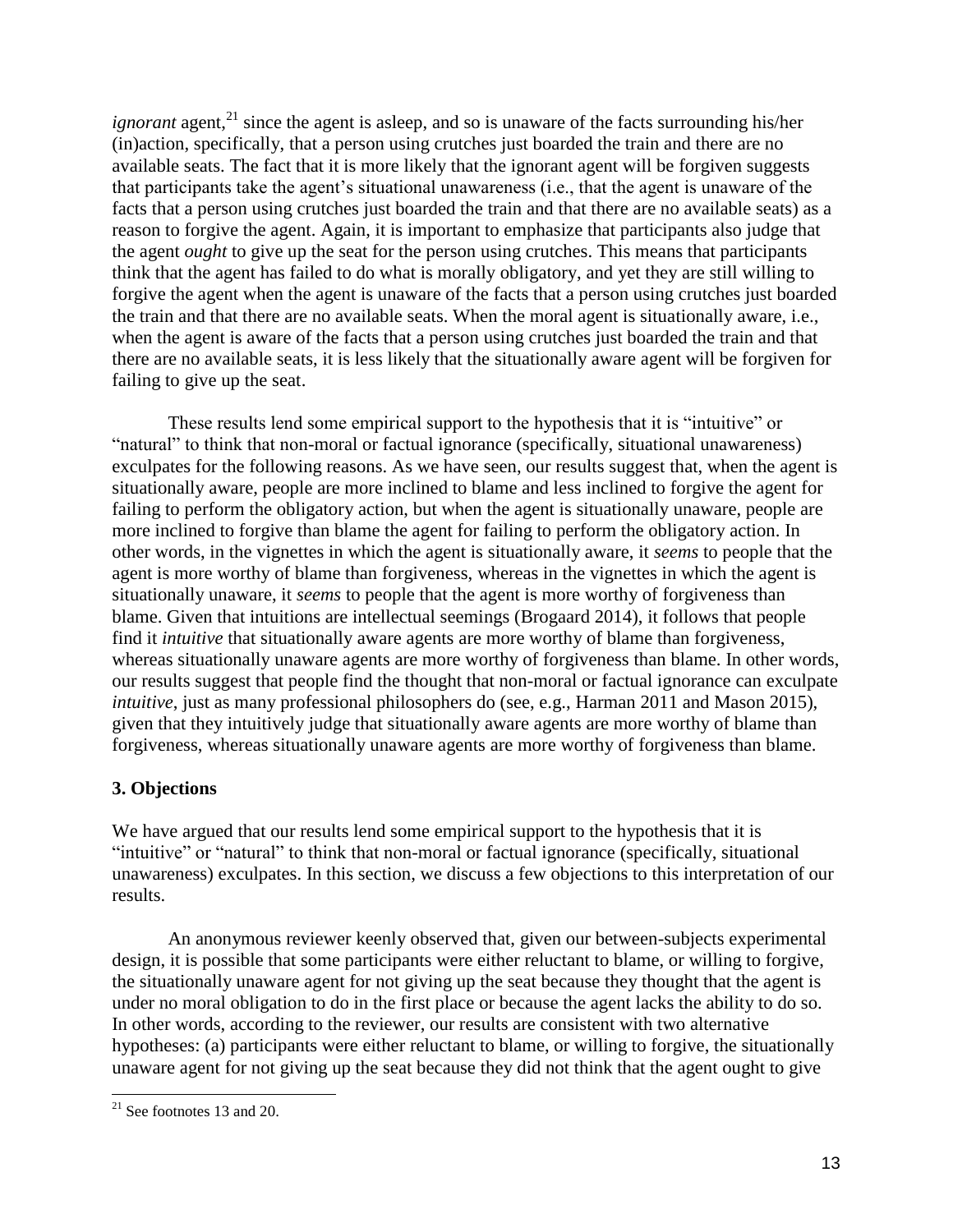up the seat; and (b) participants were either reluctant to blame, or willing to forgive, the situationally unaware agent for not giving up the seat because they did not think that the agent is able to give up the seat.

In reply, we would like to make the following points. First, our data on "ought" statements show that participants generally think that the agent ought to give up the seat. Even the lowest of the "ought" judgments for Alex Unaware is "somewhat agree" (see Figure 1). These experimental results count as some empirical evidence against alternative hypothesis (a), which would predict--contrary to our results--that most participants would *not* agree with "ought" statements.

Second, recent experimental studies on the principle known as "*Ought* Implies *Can*," which states that an agent ought to do something only if she can do it, suggest that participants are generally willing to assign moral obligation to agents even when those agents are unable to perform the obligatory action in question.<sup>22</sup> These experimental results, then, count as some empirical evidence against alternative hypothesis (b), which would predict--contrary to recent results of OIC studies--that most participants would *not* assign moral obligation to unable agents.

Third, even if alternative hypotheses (a) and (b) seem plausible, though improbable given our data on "ought" statements and recent studies on OIC, it is still the case that there is an *epistemic* dimension here. That is, it is a non-moral, epistemic fact about the situational awareness (or lack of awareness) of an agent that seems to have an effect on attributions of blame and forgiveness. In other words, even if alternative hypothesis (b) were true, it would still be the case that situational awareness (or unawareness) is that which has an effect on our participants' attributions of blame or forgiveness to the agent (You or Alex), since the only reason to think that the agent is unable to give up the seat is the non-moral fact that the agent is sleeping. Our data do not support any claims about a particular relation between moral obligation and blame (or moral obligation and forgiveness). But they do support the claim that an epistemic dimension, specifically, facts about an agent's situational awareness (or lack of awareness), play a role in mitigating blame and increasing forgiveness. Further studies are needed to understand the role of non-moral epistemic facts in mitigating blame and increasing forgiveness in addition to the substantial philosophical issue of whether or not obligations persist after assignments of blame and/or forgiveness.

It might seem as if these results are expected, and thus not surprising at all. In one sense, our results concerning blame attributions are to be expected, given that most philosophers do find it intuitive that non-moral, factual ignorance can exculpate, as we discussed in Section 1. In another sense, however, our results are unexpected if considered relative to recent results in experimental philosophy. Many studies in experimental philosophy so far have reported "negative" results; that is, their results suggest that non-philosophers generally do not share the intuitions that professional philosophers typically have. This has led many critics of experimental philosophy to complain that experimental philosophy is mostly "negative" (see, e.g., Talbot 2014). Indeed, even experimental philosophers talk about "the negative program" in experimental philosophy; that is, that (at least some) work in experimental philosophy seeks to undermine the evidential value of intuitions (Sytsma and Livengood 2016, p. 51). Accordingly,

<sup>&</sup>lt;sup>22</sup> See Buckwalter and Turri (2015), Mizrahi (2015a), (2015b), Chituc et al. (2016), and Henne et al. (2016).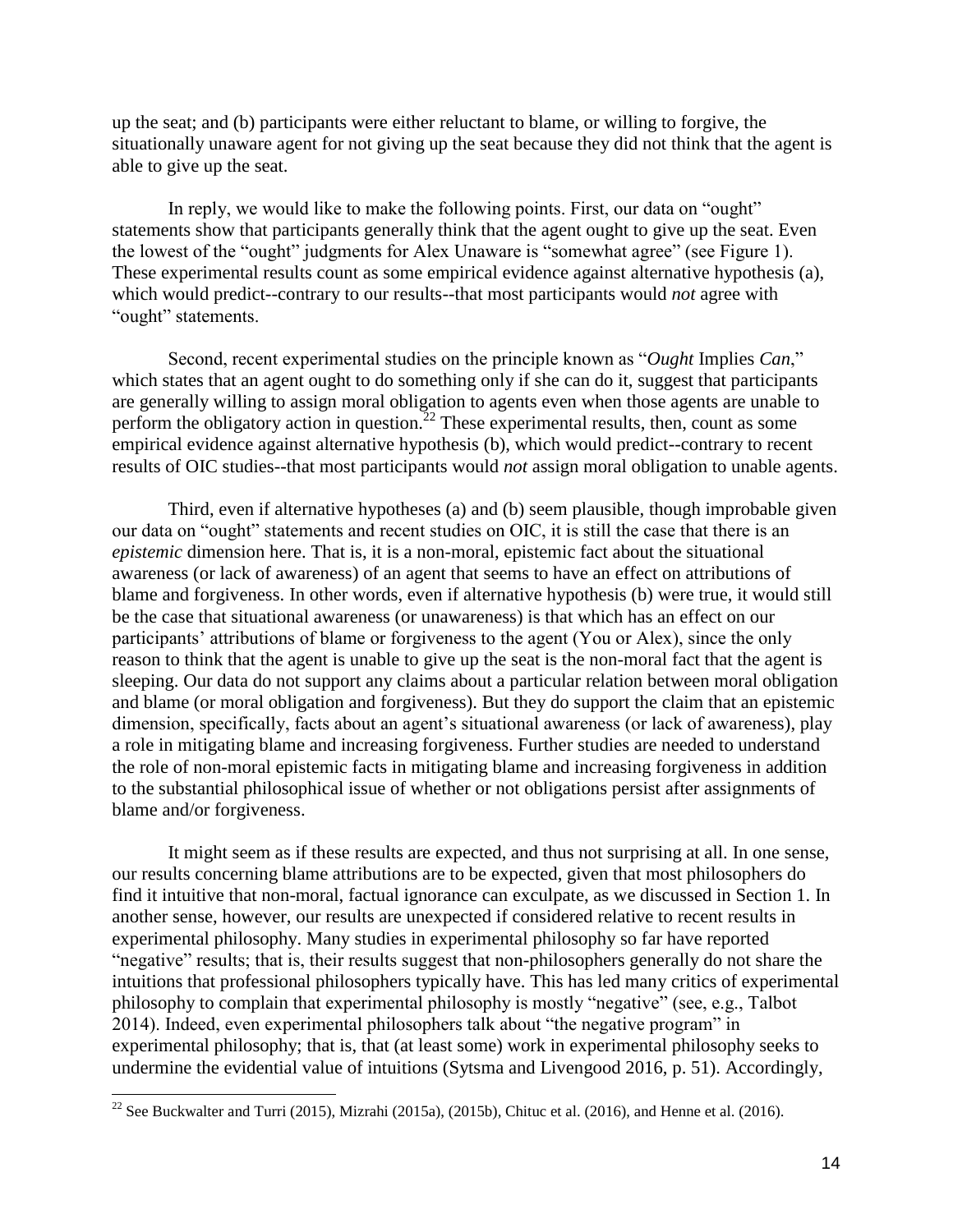to find out that the intuitive judgments of professional philosophers and non-philosophers sometimes align is somewhat unexpected, in light of the mostly "negative" findings that came out of experimental philosophy so far. In other words, experimental results in philosophy, which typically show a divergence of opinions between professional philosophers and nonphilosophers, now show convergence with respect to whether situational unawareness exculpates. $^{23}$ 

Moreover, such "positive" results also contribute in a meaningful way. Both moral psychologists and experimental philosophers have to contend with problems related to the idiosyncrasies of research involving human subjects and statistical methodologies. One of the most recent and prominent examples of this is the so-called "replication crisis" (see, e.g., Open Science Collaboration 2015). For this reason, the fact that our results in both large and small sample studies, which are derived from somewhat unpopular but specialized statistical analyses, corroborate other results is no small matter.

Second, the results about forgiveness attributions are somewhat unexpected insofar as they are "positive," like the results about blame attributions, and they suggest that there may be a symmetry between being worthy of blame, or blameworthiness, and being worthy of forgiveness. When philosophers talk about moral responsibility, they usually talk about praise and blame and/or reward and punishment (Fischer 2006, p.  $63$ ).<sup>24</sup> This is not to say that philosophers have nothing to say about forgiveness (see, e.g., Allais 2008 and Holmgren 2012), even about forgiveness and blame (see, e.g., Kekes 2009 and Gamlund 2011). Nevertheless, our results suggest that perhaps experimental philosophers and moral psychologists who are interested in moral responsibility should give more *empirical* attention to forgiveness.<sup>25</sup> In particular, we propose that our results may prove theoretically fruitful in addressing a problem that Warmke and McKenna (2013, p. 195) identify, namely, "what philosophical strategies should be employed for determining which view [of forgiveness] is preferable?" If we forgive others in different contexts, in response to different kinds of wrongs, and for different reasons, as an anonymous reviewer helpfully pointed out, then an experimental approach can be useful in terms of identifying these various contexts, or so we think.<sup>26</sup> The task of understanding forgiveness has become especially urgent since the end of the twentieth century, according to Moody-Adams (2015, p, 161), "as divided societies looked to forgiveness as a vehicle of reconciliation, governments sought forgiveness for past wrongs, and popular psychology explored the therapeutic effects of forgiveness."

 $^{23}$  For more on this sort of "positive" program, or more precisely, experimental philosophy as cognitive science, see Knobe (2016).

 $24$  Strawson (1962) does include forgiveness in his list of "reactive attitudes," which also includes resentment, indignation, anger, and gratitude. As mentioned above, however, philosophers of moral responsibility have focused mostly on praise and blame. See, e.g., Macnamara (2011).

<sup>&</sup>lt;sup>25</sup> See Martin and Cushman (2016) for an experimental test of the hypothesis that we forgive unintentional actions because "we do not believe the agent is even causally responsible for them" (Martin and Cushman 2016, p. 134). Recall that our experimental study is not about intentional (or unintentional) actions but rather about situational awareness (or lack of situational awareness) and attributions of blame as well as forgiveness.

<sup>&</sup>lt;sup>26</sup> As another anonymous reviewer helpfully pointed out, a possible symmetry between blameworthiness and being worthy of forgiveness might be taken as a platitude that any account of forgiveness must be able to accommodate. However, we think that it would be useful to have empirical evidence, even for something that is considered a platitude, when possible.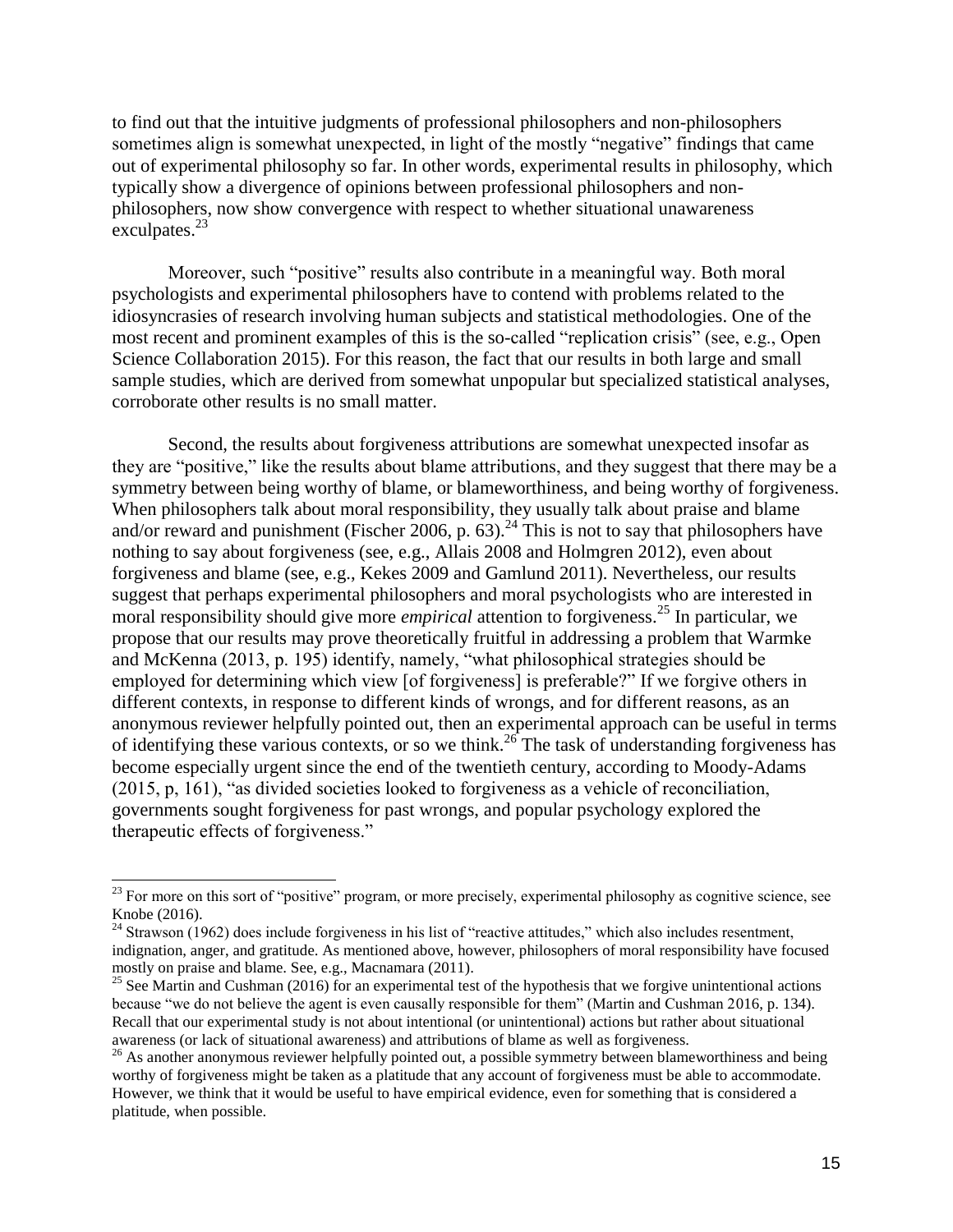As an anonymous reviewer pointed out, contrary to the participants in our study, it might strike some as a bit odd to say that the sleeping agent is worthy of blame. As stipulated in our vignettes, the sleeping agent does not give up his/her seat to the person on crutches despite the fact that there are no available seats on the train. However, it might seem to some, as it seems to the reviewer, that it is not true that the sleeping agent omitted giving up his/her seat, which means that the sleeping agent is not blameworthy for failing to give up his/her seat.

We would like to make two points in reply. First, the reviewer's and our participants' intuition seem to be in agreement here. For, when the agent (either "You" or "Alex") is situationally unaware (i.e., sleeping), our participants agree with forgiving the agent more than they agree with blaming the agent.

Second, and more importantly, the anonymous reviewer's objection raises an important question about the difference, if any, between "not doing" and "omitting." It is clear that our sleeping agent did not give up the seat to the person on crutches. But does that mean that the sleeping agent omitted giving up the seat? This is not an easy question to answer, and doing justice to it is clearly beyond the scope of this paper. On the one hand, it might be thought that omission implies trying to do something but failing. After all, *The Oxford English Dictionary* definition of "omission" is "a failure to fulfill a moral or legal obligation." If we take "failure" here to mean, "trying but failing," then we could say that "omitting to *A*" means "trying to *A* but failing to do so." On the other hand, we also talk about failing to do something even without trying. For example, it is natural to say things like "he failed to follow her advice" even if he did not even try to follow her advice. Similarly, it is natural to say, "Michael Flynn failed to disclose a trip he took to the Middle East to explore a business deal with the Saudi government and a Russian government agency" (Raju and Cohen 2017), even if he did not even try to disclose that information. Based on somewhat similar considerations, Clarke (2012, p. 140) concludes that "in very many cases an omission [...] is simply an absence of action." According to Clarke (2012, p. 140), these are the cases in which the absent action "was called for by some norm or standard." In our vignettes, there is clearly an absence of action on the part of the sleeping agent, i.e., the sleeping agent did not give up the seat to the person on crutches, which is called for by some norm. The norm is that of giving up seats on public transportation to people with disabilities and/or injuries. For most of our participants, this seemed sufficient to make the situationally unaware (or ignorant) agent more worthy of forgiveness than blame.

To this it might be objected, as an anonymous reviewer did, that the following are equally plausible alternatives to saying that it is situational awareness (or unawareness) that affects our participants' attributions of blame or forgiveness to the agent (You or Alex):

- (i) Deny that the norm of giving up seats on public transportation to people with disabilities and/or injuries applies to sleeping people and argue that the agent is not morally obligated to give up the seat;
- (ii) Concede that the agent ought to give up the seat but deny that the agent omitted an obligatory action by remaining asleep;
- (iii) Argue that the agent cannot be blamed for not giving up the seat because the omission is unintentional, i.e., the agent did not choose to remain seated just as she did not choose to fall asleep.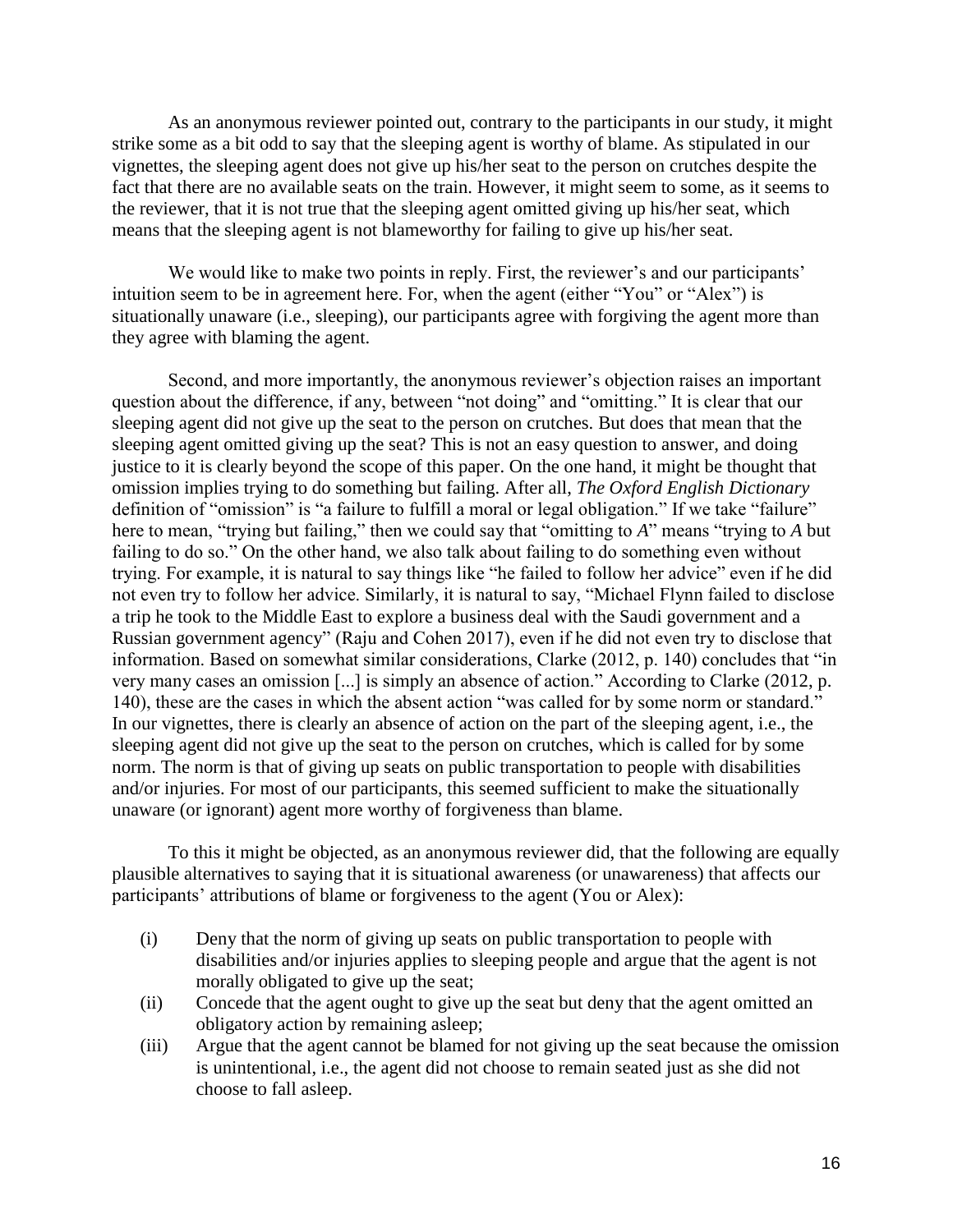We think that the reviewer is correct in pointing out that these are equally plausible alternatives. But we also think that our results do provide some empirical evidence against them. On (i), we would expect most of our participants to disagree with "ought" statements. As we have seen, however, most of our participants agree with "ought" statements. Even the lowest of the "ought" judgments for Alex Unaware is "somewhat agree" (see Figure 1). In other words, most of our participants agree that the agent has not done what he or she ought to have done, namely, to give up the seat on a train for a disabled person. Moreover, even if the norm of giving up seats on public transportation to people with disabilities and/or injuries had an exclusion clause along the lines of "Sleeping passengers need not get up for people with disabilities," the exception would still be based on situational awareness, or more precisely unawareness, for it excludes *sleeping*  passengers. Why else would sleeping passengers be excluded from this norm if not for the nonmoral fact that they are unaware of relevant non-moral facts (e.g., that there is a disabled person that needs a seat)? In other words, it would still be situational unawareness that seems to be doing the exculpation in this case.

On (ii), the agent ought to give up the seat, but the fact that she did not give up the seat does not count as an omission of an obligatory action. But why? If it is conceded that all passengers, including sleeping ones, must give up their seats to people with disabilities, why does it matter whether we say that one *failed* to do or *omitted* to do what one ought to? What matters is whether the seat had been given up, as it should have. In our vignettes, it is clear that the seat had not been vacated for the person with disabilities to use. Moreover, our data show that most of our participates agree that the agent ought to give up the seat. Therefore, as most of our participants seem to see it, the agent did not do what she ought to have done.

On (iii), the idea seems to be that the agent is not culpable for falling asleep, and hence she is also not culpable for failing to give up the seat. As far as our vignettes are concerned, however, we can see how participants might think of the agent's falling asleep (and, consequently, lacking in situational awareness) as either culpable or non-culpable. For example, one who thinks of the agent as riding the train in the evening, going back home after a long day at work, and finally falling asleep despite efforts to stay awake, might think of the agent's ignorance of the non-moral facts that a person using crutches just boarded the train and there are no available seats as non-culpable. On the other hand, one who thinks of the agent as riding the train in the morning, fresh after a good night's sleep, but still falls asleep while listening to music while trying to avoid eye contact with other passengers, might think of the agent's ignorance of the non-moral facts that a person using crutches just boarded the train and there are no available seats as culpable. Our study does not control for this, which means that further studies are needed to find out how culpability (or lack thereof) might affect attributions of blame and forgiveness in similar cases. In that respect, the reviewer's comment is very helpful in terms of suggesting ways to test that in future studies.

#### **4. Conclusion**

In this paper, we set out to test empirically an idea that many philosophers find intuitive, namely, that moral responsibility has an epistemic dimension having to do with the moral agent's epistemic situation. Our results show that whether a moral agent (the subject of blame or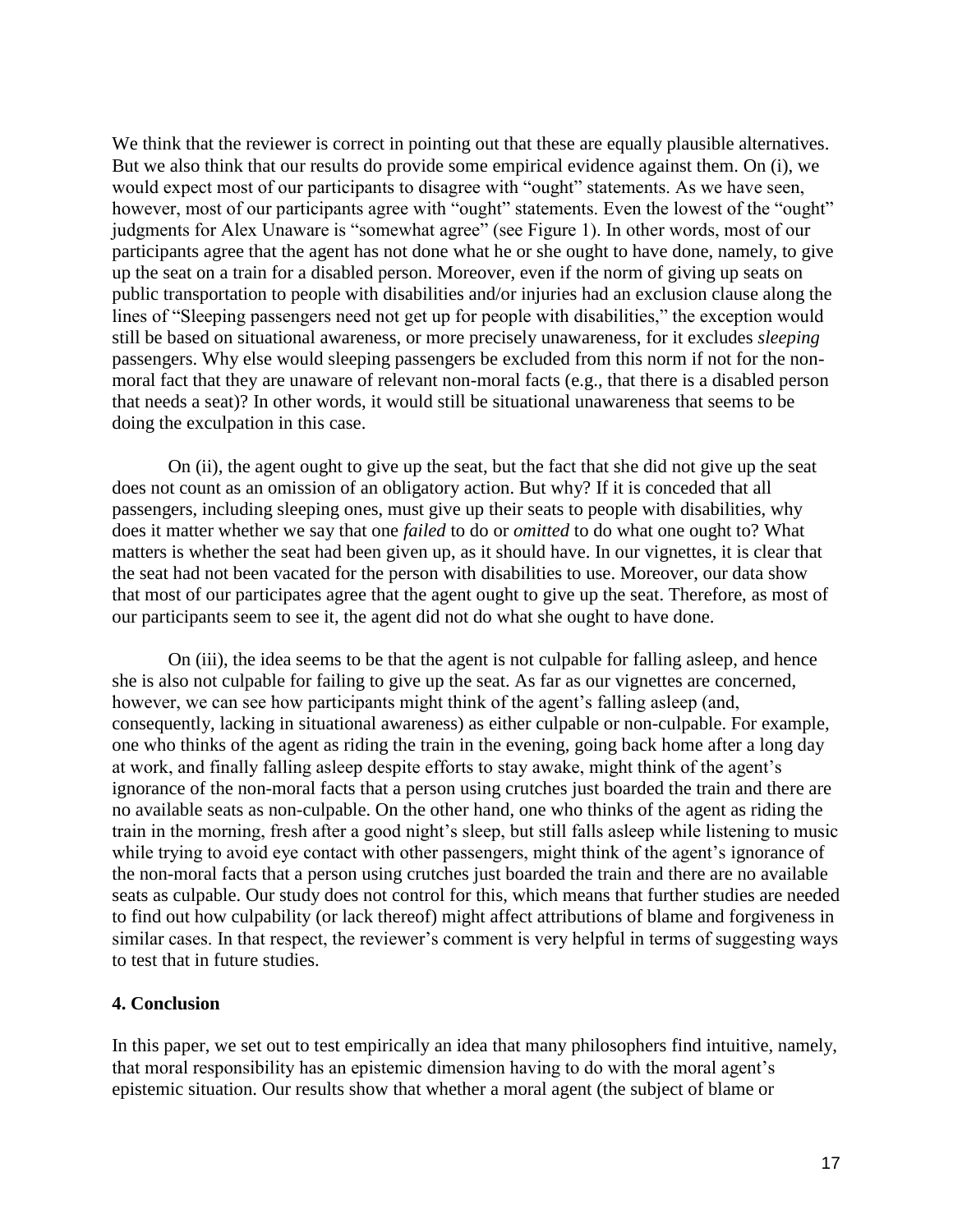forgiveness) is aware of the facts surrounding his/her inaction (e.g., failing to give up a seat on a train for a person using crutches) does have an effect on people's attributions of blame. In general, it was more likely that a situationally aware agent will be blamed for failing to perform the obligatory action than a situationally unaware agent. We also tested attributions of forgiveness in addition to attributions of blame. In general, it was less likely that a situationally aware agent will be forgiven for failing to perform the obligatory action than a situationally unaware agent. When the agent is situationally unaware, it is more likely that the agent will be forgiven than blamed.

These results suggest that people find the thought that non-moral or factual ignorance can exculpate *intuitive*, just as many professional philosophers do (see, e.g., Harman 2011 and Mason 2015), given that they intuitively judge that situationally aware agents are more worthy of blame than forgiveness, whereas situationally unaware agents are more worthy of forgiveness than blame. For this reason, we have argued, these results lend some empirical support to the hypothesis that there is something intuitive or "natural" about the "thought that ignorance of nonmoral matters can exculpate" (Harman 2011, p. 444). We have also proposed that further experimental studies are needed to explore a possible symmetry between blameworthiness and forgiveness-worthiness, which is suggested by our findings, and that may be theoretically fruitful as far as the ordinary concept of moral responsibility is concerned.

### **Acknowledgments**

We are grateful to two anonymous reviewers of *Acta Analytica* for helpful comments on earlier drafts of this paper.

# **References**

Agule, C. K. (2016). Resisting Tracing's Siren Song. *Journal of Ethics & Social Philosophy* 10  $(1): 1-24.$ 

Allais, L. (2008). Wiping the Slate Clean: The Heart of Forgiveness. *Philosophy and Public Affairs* 36 (1): 33-68.

Baz, A. (2016). Recent Attempts to Defend the Philosophical Method of Cases and the Linguistic Turn. *Philosophy and Phenomenological Research* 92 (1): 105-130.

Benchimol, J. (2011). The Moral Significance of Unintentional Omission: Comparing Will-Centered and Non-will-centered Accounts of Moral Responsibility. In N. A. Vincent, I. van de Poel, and J. van den Hoven (eds.), *Moral Responsibility: Beyond Free Will and Determinism*. (pp. 101-120). Dordrecht: Springer.

Brekke Carlsson, A. (2017). Blameworthiness as Deserved Guilt. *The Journal of Ethics* 21 (1): 89-115.

Brogaard, B. (2014). Intuitions as Intellectual Seemings. *Analytic Philosophy* 55 (4): 382-393.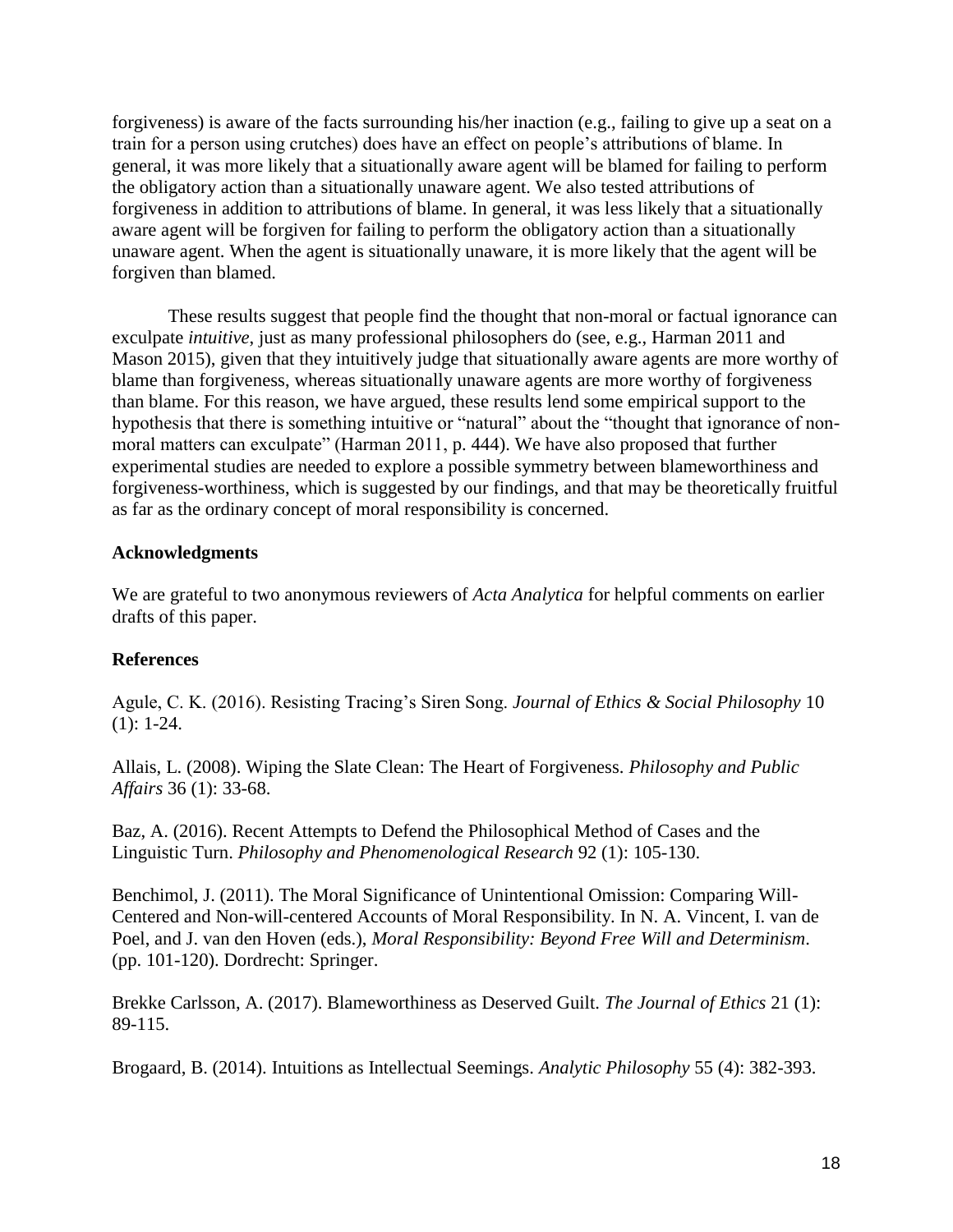Buckwalter, W. and Turri, J. (2015). Inability and Obligation in Moral Judgment. *PLoS ONE* 10 (8): 1-20.

Chituc, V., Henne, P., Sinnott-Armstrong, W., and De Brigard, F. (2016). Blame, not ability, impacts moral "ought" judgments for impossible actions: Toward an empirical refutation of "ought" implies "can". *Cognition* 150:20-25.

Clarke, R. (2012). What is an Omission? *Philosophical Issues* 22 (1): 127-143.

Clason, D. and Dormody, T. (1994). Analyzing Data Measured by Individual Likert-Type Items. *Journal of Agricultural Education* 35 (4): 31-35.

Cole, J, and Bengson, J. (2009). Asymmetries in Judgments of Responsibility and Intentional Action. *Mind & Language* 24 (1): 24-50.

Cova, F. (2016). The Folk Concept of Intentional Action: Empirical Approaches. In J. Sytsma and W. Buckwalter (eds.), *A Companion to Experimental Philosophy* (pp. 121-141). Malden, MA: Wiley Blackwell.

Cova, F. (2017). Frankfurt-style cases and the explanation condition for moral responsibility: a reply to Swenson. *Acta Analytica*. doi:10.1007/s12136-017-0316-5.

Cushman, F. (2008). Crime and Punishment: Distinguishing the Roles of Causal and Intentional Analyses in Moral Judgment. *Cognition* 108 (2): 353-380.

Faraci, D. and Shoemaker, D. (2014). Huck vs. Jojo: Moral Ignorance and the (A)symmetry of Praise and Blame. In J. Knobe, T, Lombrozo, and S. Nichols (eds.), *Oxford Studies in Experimental Philosophy* (pp. 7-27). New York: Oxford University Press.

Feltz, A. (2007). The Knobe Effect: A Brief Overview. *Journal of Mind and Behavior* 28 (3-4): 265-277.

Fischer, J. (2003). 'Ought-implies-can', causal determinism and moral responsibility. *Analysis* 63 (3): 244-250.

Fischer, J. (2006). *My Way: Essays on Moral Responsibility*. New York: Oxford University Press.

Fischer, J., and Ravizza, M. (1998). *Responsibility and Control: A Theory of Moral Responsibility*. New York: Cambridge University Press.

Fischer, J., and Tognazzini, N. (2009). The Truth about Tracing. *Nous* 43 (3): 531-556.

Gamlund, E. (2011). Forgiveness without Blame. In C. Fricke (ed.), *The Ethics of Forgiveness: A Collection of Essays* (pp. 107-129). New York: Routledge.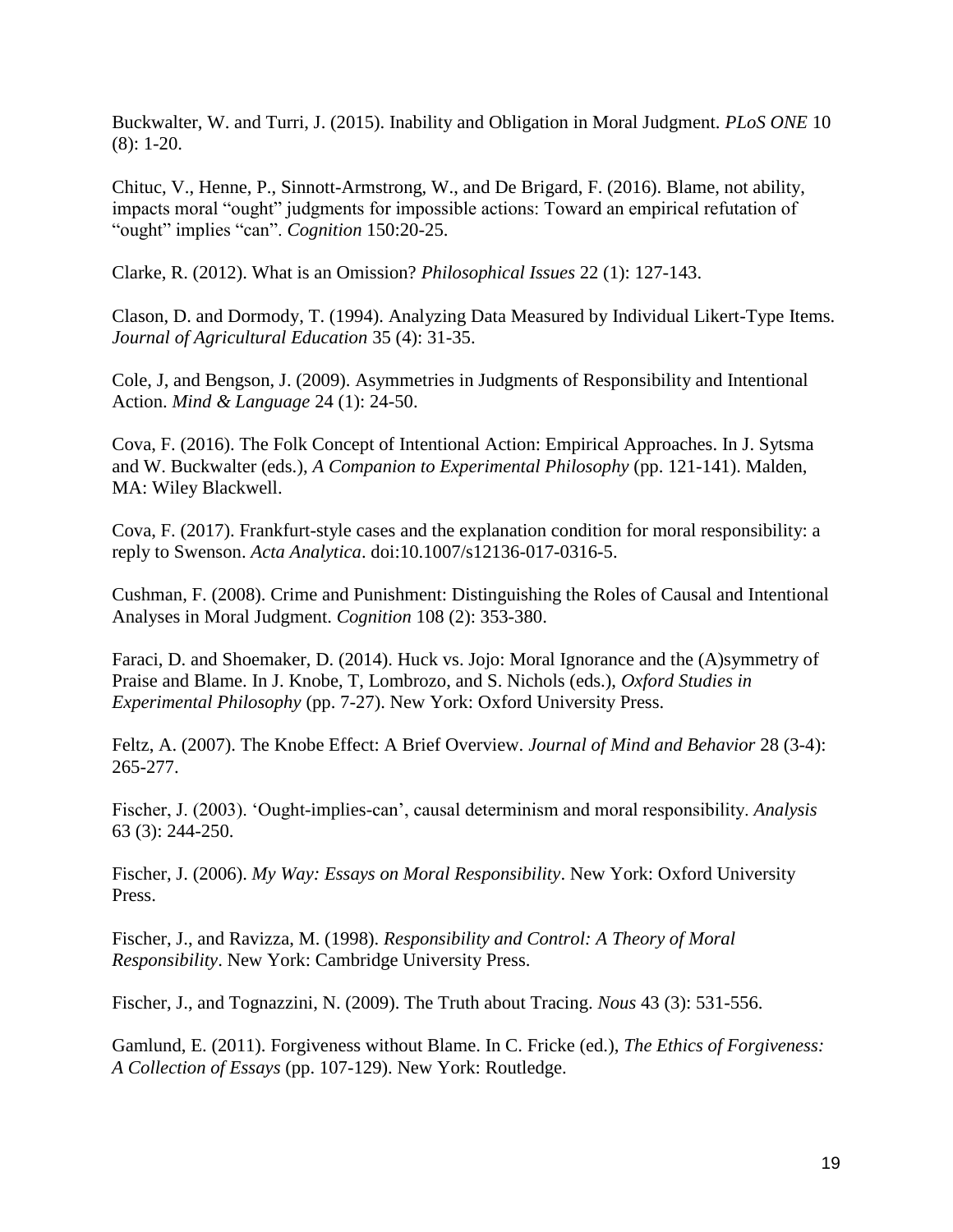Ginet, C. (2000). The Epistemic Requirements for Moral Responsibility. *Nous* 34 (14): 267-277.

Graham, P. A. (2011). Fischer on Blameworthiness and "Ought" Implies "Can." *Social Theory and Practice* 37 (1): 63-80.

Guerrero, A. (2007). Don't Know, Don't Kill: Moral Ignorance, Culpability, and Caution. *Philosophical Studies* 136 (1): 59-97.

Haji, I. (1997). An Epistemic Dimension of Blameworthiness. *Philosophy and Phenomenological Research* 57 (3): 523-544.

Harman, E. (2011). Does Moral Ignorance Exculpate? *Ratio* 24 (4): 443-468.

Henne, P., Chituc, V., De Brigard, F., and Sinnott-Armstrong, W. (2016). An Empirical Refutation of 'Ought' Implies 'Can'. *Analysis* 76 (3): 283-290.

Holmgren, M. R. (2012). *Forgiveness and Retribution: Responding to Wrongdoing*. New York: Cambridge University Press.

Kekes, J. (2009). Blame versus Forgiveness. *The Monist* 92 (4): 488-506.

Khoury, A. C. (2012). Responsibility, Tracing, and Consequences. *Canadian Journal of Philosophy* 42 (3): 187-208.

Knobe, J. (2003a). Intentional Action in Folk Psychology: An Experimental Investigation. *Philosophical Psychology* 16 (2): 309-325.

Knobe, J. (2003b). Intentional Action and Side Effects in Ordinary Language. *Analysis* 63 (3): 190-194.

Knobe, J. (2004a). Intention, Intentional Action and Moral Considerations. *Analysis* 64 (2): 181- 187.

Knobe, J. (2004b). Folk Psychology and Folk Morality: Response to Critics. *Journal of Theoretical and Philosophical Psychology* 24 (2): 270-279.

Knobe, J. (2016). Experimental Philosophy is Cognitive Science. In J. Sytsma & W. Buckwalter (Eds.), *A Companion to Experimental Philosophy* (pp. 37-52). Malden, MA: Wiley Blackwell.

Lagnado, D. A. and Channon, S. (2008). Judgments of Cause and Blame: The Effects of Intentionality and Foreseeability. *Cognition* 108 (3): 754-770.

MacCallum, R. C., Zhang, S., Preacher, K. J., and Rucker, D. (2002). On the Practice of Dichotomization of Quantitative Variables. *Psychological Methods* 7 (1): 19-40.

Macnamara, C. (2011). Holding Others Responsible. *Philosophical Studies* 152 (1): 81-102.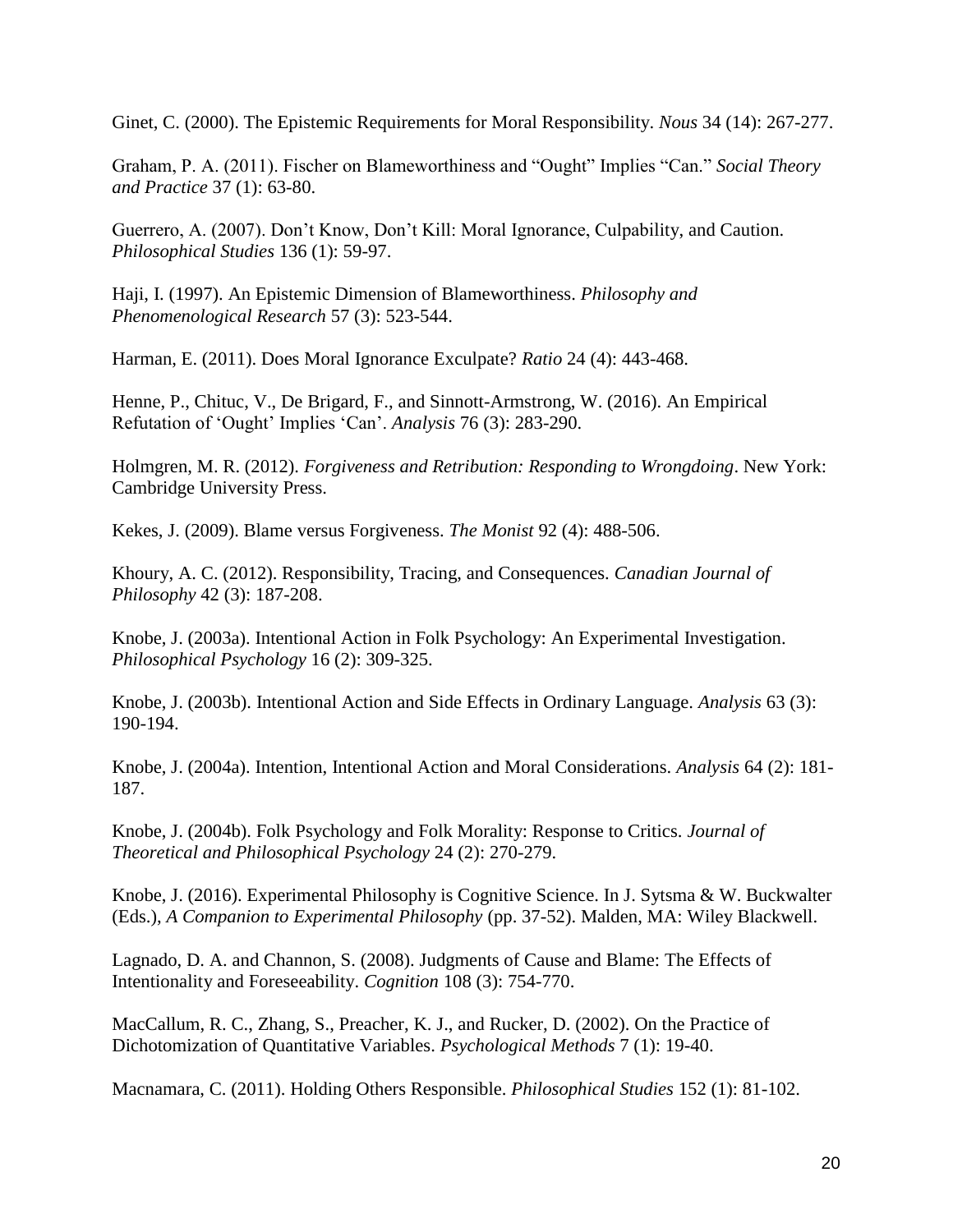Martin, J. W. and Cushman, F. (2016). Why We Forgive What Can't Be Controlled? *Cognition* 147: 133-143.

Mason, E. (2015). Moral Ignorance and Blameworthiness. *Philosophical Studies* 172 (11): 3037- 3057.

Mele, A. (2011). Moral Responsibility for Actions: Epistemic and Freedom Conditions. *Philosophical Explorations* 13 (2): 101-111.

Mizrahi, M. (2009). 'Ought' Does Not Imply 'Can'. *Philosophical Frontiers* 4 (1): 19-35.

Mizrahi, M. (2012). Does 'Ought' Imply 'Can' from an Epistemic Point of View? *Philosophia* 40 (4): 829-840.

Mizrahi, M. (2014). Does the Method of Cases Rest on a Mistake? *Review of Philosophy and Psychology* 5 (2): 183-197.

Mizrahi, M. (2015a). Ought, Can, and Presupposition: An Experimental Study. *Methode: Analytic Perspectives* 4 (6): 232-243.

Mizrahi, M. (2015b). Ought, Can, and Presupposition: A Reply to Kurthy and Lawford-Smith. *Methode: Analytic Perspectives* 4 (6): 250-256.

Montminy, M. (2016). Doing One's Reasonable Best: What Moral Responsibility Requires. *Journal of the American Philosophical Association* 2 (1): 55-73.

Moody-Adams, M. (2015). The Enigma of Forgiveness. *Journal of Value Inquiry* 49 (1): 161- 180.

Nadelhoffer, T. (2004). On Praise, Side-Effects, and Folk Ascriptions of Intentionality. *Journal of Theoretical and Philosophical Psychology* 24 (2): 196-213.

Nagel, J. (2012). Intuitions and Experiments: A Defense of the Case Method in Epistemology. *Philosophy and Phenomenological Research* 85 (3): 495-527.

Open Science Collaboration. (2015). Estimating the Reproducibility of Psychological Science. *Science* 349 (6251). DOI: 10.1126/science.aac4716.

Oshana, M. (2013). Second Hand (Moral) Responsibility in Law. In I. Haji and J. Caouette (eds.), *Free Will and Moral Responsibility* (pp. 229-248). Newcastle: Cambridge Scholars Publishing.

Raju, M. and Cohen, M. (2017). Dems to Mueller: Flynn failed to disclose trip to broker Saudi-Russian business deal." *CNN Politics*. Accessed September 13, 2017.